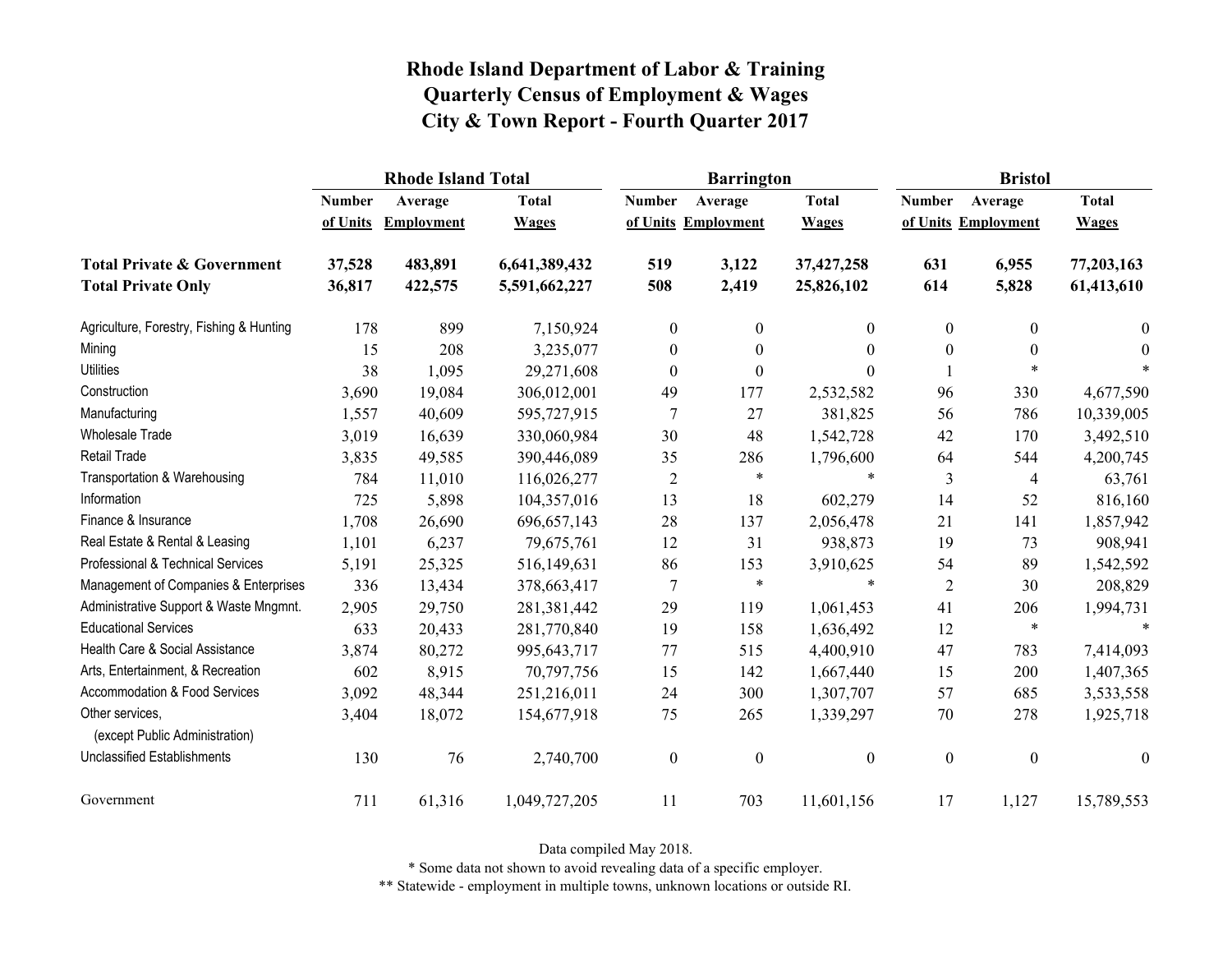|                                                   | <b>Burrillville</b> |                     |              |                  | <b>Central Falls</b> |                  | <b>Charlestown</b> |                     |              |
|---------------------------------------------------|---------------------|---------------------|--------------|------------------|----------------------|------------------|--------------------|---------------------|--------------|
|                                                   | <b>Number</b>       | Average             | <b>Total</b> | <b>Number</b>    | Average              | <b>Total</b>     | <b>Number</b>      | Average             | <b>Total</b> |
|                                                   |                     | of Units Employment | <b>Wages</b> |                  | of Units Employment  | <b>Wages</b>     |                    | of Units Employment | <b>Wages</b> |
| <b>Total Private &amp; Government</b>             | 313                 | 3,335               | 38,929,661   | 276              | 2,905                | 31,224,644       | 245                | 1,607               | 17,967,256   |
| <b>Total Private Only</b>                         | 298                 | 2,724               | 32,351,788   | 267              | 2,269                | 21,548,442       | 230                | 1,402               | 15,381,679   |
| Agriculture, Forestry, Fishing & Hunting          | $\overline{2}$      | $\ast$              | *            |                  | $\ast$               | *                | $\overline{2}$     | $\ast$              |              |
| Mining                                            | $\theta$            | $\theta$            | $\theta$     | $\theta$         | $\theta$             | $\mathbf{0}$     |                    | $\ast$              |              |
| <b>Utilities</b>                                  | $\overline{2}$      | $\ast$              | $\ast$       | $\theta$         | $\theta$             | $\boldsymbol{0}$ | $\boldsymbol{0}$   | $\boldsymbol{0}$    | $\mathbf{0}$ |
| Construction                                      | 76                  | 324                 | 5,499,870    | 38               | 158                  | 1,654,728        | 52                 | 167                 | 2,625,058    |
| Manufacturing                                     | 14                  | 694                 | 11,294,780   | 28               | 526                  | 6,059,826        | $\overline{2}$     | $\ast$              |              |
| <b>Wholesale Trade</b>                            | 22                  | 69                  | 2,092,622    | 3                | 23                   | 381,287          | 11                 | 26                  | 573,703      |
| <b>Retail Trade</b>                               | 19                  | 122                 | 745,174      | 48               | 267                  | 2,049,431        | 23                 | 135                 | 1,166,431    |
| Transportation & Warehousing                      | 3                   | 53                  | 446,243      | 11               | 25                   | 129,704          | 1                  | $\ast$              |              |
| Information                                       | 5                   | 27                  | 185,863      |                  | $\ast$               | $\ast$           | 5                  | $20\,$              | 127,495      |
| Finance & Insurance                               | 5                   | 10                  | 111,317      | 5                | 27                   | 255,668          | 10                 | 51                  | 1,110,611    |
| Real Estate & Rental & Leasing                    | 5                   | 6                   | 94,350       |                  | 14                   | 133,354          | 10                 | 44                  | 694,094      |
| Professional & Technical Services                 | 31                  | 63                  | 995,886      | 12               | 18                   | 177,852          | 22                 | 41                  | 790,187      |
| Management of Companies & Enterprises             | $\theta$            | $\boldsymbol{0}$    | $\Omega$     | $\theta$         | $\boldsymbol{0}$     | $\theta$         | $\mathbf{1}$       | $\ast$              | $\ast$       |
| Administrative Support & Waste Mngmnt.            | 20                  | 82                  | 1,105,709    | 15               | 213                  | 2,916,820        | 20                 | 58                  | 637,972      |
| <b>Educational Services</b>                       | 4                   | 19                  | 37,671       | 3                | 223                  | 2,490,432        | 3                  | 4                   | 39,935       |
| Health Care & Social Assistance                   | 27                  | 564                 | 5,682,421    | 37               | 396                  | 3,187,860        | 19                 | 175                 | 1,794,515    |
| Arts, Entertainment, & Recreation                 | 6                   | 47                  | 223,641      | $\boldsymbol{0}$ | $\boldsymbol{0}$     | $\boldsymbol{0}$ | $\mathfrak{Z}$     | 27                  | 660,686      |
| Accommodation & Food Services                     | 26                  | 487                 | 1,867,945    | 33               | 275                  | 1,360,145        | 21                 | 311                 | 1,268,847    |
| Other services,<br>(except Public Administration) | 28                  | 90                  | 808,851      | 25               | 92                   | 648,972          | 24                 | 44                  | 249,267      |
| <b>Unclassified Establishments</b>                | 3                   | $\sqrt{2}$          | 9,326        | $\boldsymbol{0}$ | $\mathbf{0}$         | $\boldsymbol{0}$ | $\boldsymbol{0}$   | $\boldsymbol{0}$    | $\mathbf{0}$ |
| Government                                        | 15                  | 611                 | 6,577,873    | 9                | 636                  | 9,676,202        | 15                 | 205                 | 2,585,577    |

Data compiled May 2018.

\* Some data not shown to avoid revealing data of a specific employer.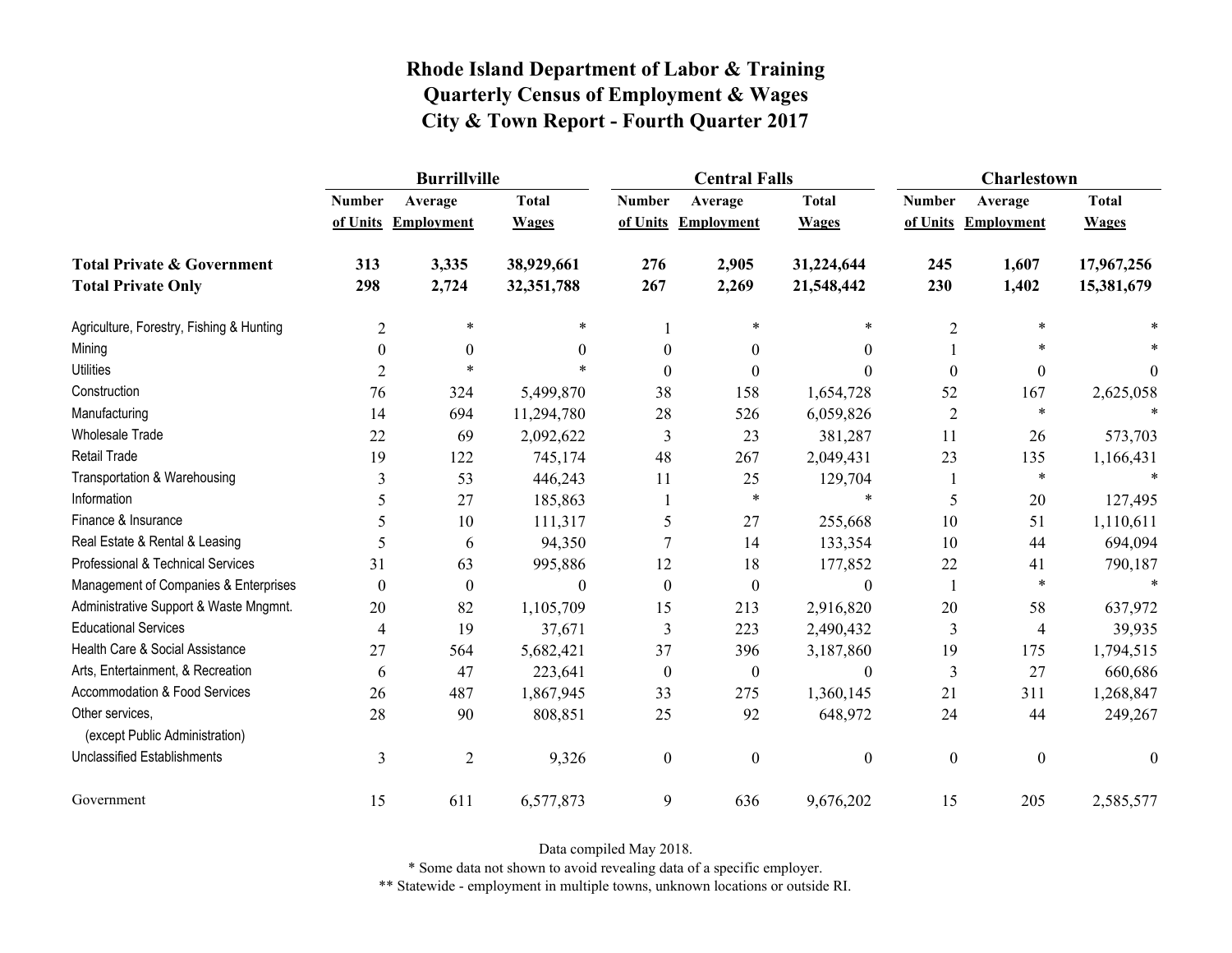|                                                   | Coventry         |                     |                  |                  | <b>Cranston</b>     |              | <b>Cumberland</b> |                     |                  |
|---------------------------------------------------|------------------|---------------------|------------------|------------------|---------------------|--------------|-------------------|---------------------|------------------|
|                                                   | <b>Number</b>    | Average             | <b>Total</b>     | <b>Number</b>    | Average             | <b>Total</b> | <b>Number</b>     | Average             | <b>Total</b>     |
|                                                   |                  | of Units Employment | <b>Wages</b>     |                  | of Units Employment | <b>Wages</b> |                   | of Units Employment | <b>Wages</b>     |
| <b>Total Private &amp; Government</b>             | 707              | 7,913               | 78,308,696       | 2,574            | 37,976              | 497,814,123  | 935               | 11,965              | 153,420,211      |
| <b>Total Private Only</b>                         | 689              | 6,649               | 64,553,968       | 2,542            | 31,420              | 370,281,538  | 921               | 10,831              | 137,438,889      |
| Agriculture, Forestry, Fishing & Hunting          | $\overline{c}$   | $\ast$              | $\ast$           | 11               | 25                  | 138,799      |                   | $\ast$              |                  |
| Mining                                            | $\theta$         | $\theta$            | $\theta$         | $\overline{2}$   | $\ast$              | *            |                   | $\ast$              |                  |
| <b>Utilities</b>                                  | $\boldsymbol{0}$ | $\theta$            | $\theta$         | $\boldsymbol{0}$ | $\boldsymbol{0}$    | $\theta$     | $\overline{2}$    | $\ast$              |                  |
| Construction                                      | 122              | 412                 | 4,328,550        | 230              | 1,184               | 18,097,376   | 115               | 768                 | 14,098,776       |
| Manufacturing                                     | 35               | 555                 | 10,682,991       | 148              | 3,480               | 50,170,875   | 30                | 1,742               | 21,854,728       |
| Wholesale Trade                                   | 31               | 265                 | 5,857,278        | 164              | 1,692               | 29,595,983   | 63                | 563                 | 10,085,658       |
| <b>Retail Trade</b>                               | 89               | 1,687               | 12,436,906       | 308              | 5,272               | 43,777,488   | 81                | 964                 | 7,656,144        |
| Transportation & Warehousing                      | 9                | 149                 | 1,025,692        | 60               | 602                 | 7,204,981    | 21                | 721                 | 7,355,020        |
| Information                                       | 9                | 30                  | 672,930          | 39               | 299                 | 5,342,036    | 17                | 128                 | 1,575,617        |
| Finance & Insurance                               | 22               | 90                  | 1,027,063        | 146              | 2,831               | 61,059,877   | 46                | 171                 | 2,662,696        |
| Real Estate & Rental & Leasing                    | 16               | 59                  | 641,227          | 76               | 344                 | 6,790,223    | 35                | 108                 | 2,120,408        |
| Professional & Technical Services                 | 53               | 341                 | 5,142,288        | 307              | 2,351               | 40,447,940   | 138               | 322                 | 6,502,201        |
| Management of Companies & Enterprises             | 6                | 61                  | 757,802          | 16               | 591                 | 10,764,399   | 13                | 1,209               | 24,561,622       |
| Administrative Support & Waste Mngmnt.            | 61               | 389                 | 3,561,683        | 189              | 2,892               | 24,042,701   | 71                | 1,257               | 13,935,308       |
| <b>Educational Services</b>                       | 12               | 89                  | 538,531          | 33               | 292                 | 1,753,467    | 22                | 326                 | 3,090,021        |
| Health Care & Social Assistance                   | 71               | 1,292               | 11,887,089       | 324              | 4,068               | 38,168,181   | 101               | 882                 | 8,476,995        |
| Arts, Entertainment, & Recreation                 | 7                | $\ast$              | $\ast$           | 34               | 361                 | 1,938,362    | 10                | 72                  | 334,252          |
| <b>Accommodation &amp; Food Services</b>          | 57               | 892                 | 3,887,593        | 201              | 3,467               | 16,368,892   | 63                | 800                 | 3,862,621        |
| Other services,<br>(except Public Administration) | 87               | 310                 | 1,957,331        | 248              | 1,641               | 14,030,437   | 91                | 591                 | 5,386,687        |
| <b>Unclassified Establishments</b>                | $\boldsymbol{0}$ | $\boldsymbol{0}$    | $\boldsymbol{0}$ | 6                | $\ast$              | $\ast$       | $\boldsymbol{0}$  | $\boldsymbol{0}$    | $\boldsymbol{0}$ |
| Government                                        | 18               | 1,264               | 13,754,728       | 32               | 6,556               | 127,532,585  | 14                | 1,134               | 15,981,322       |

Data compiled May 2018.

\* Some data not shown to avoid revealing data of a specific employer.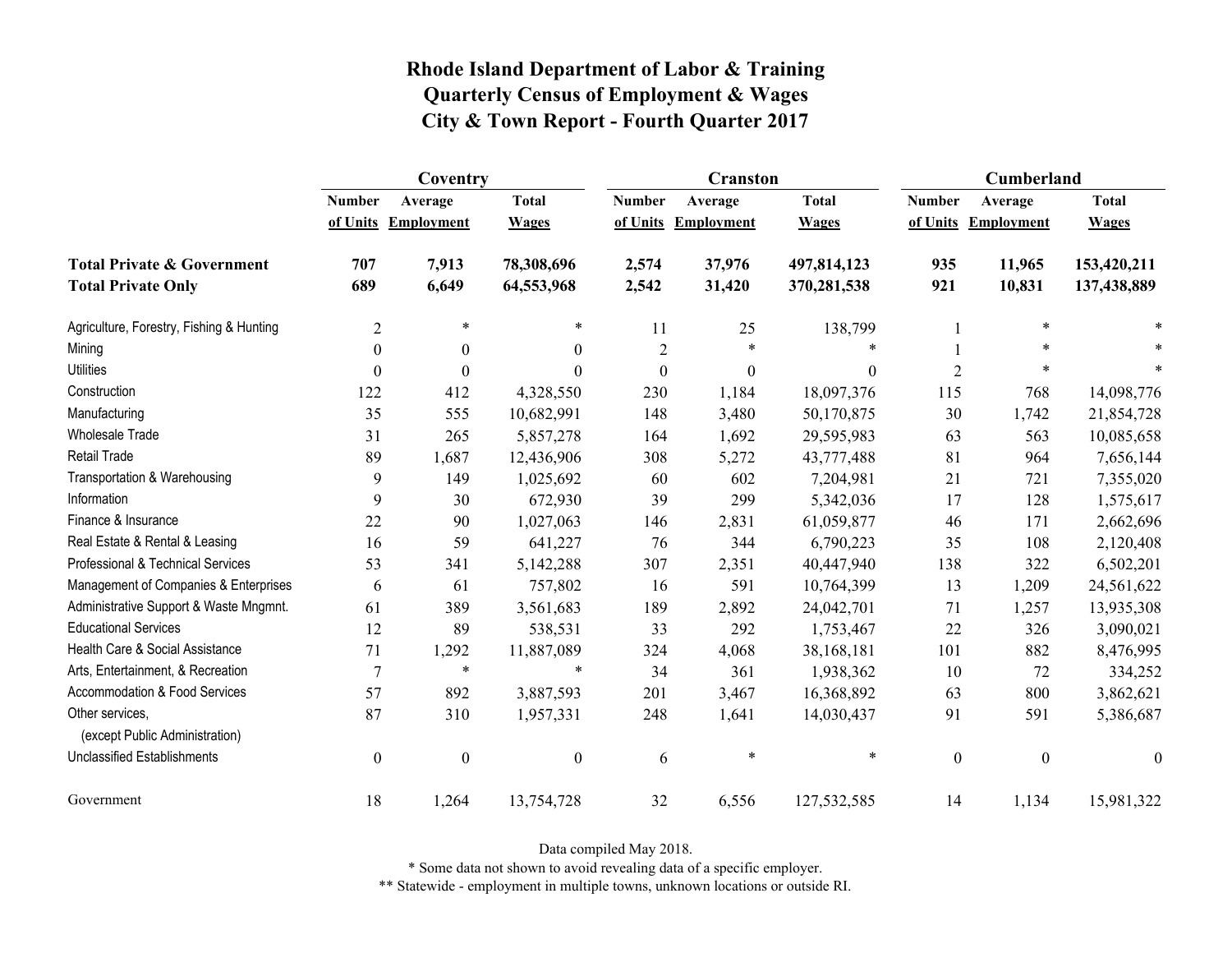|                                                   | <b>East Greenwich</b> |                     |                  |                  | <b>East Providence</b> |              | <b>Exeter</b>    |                     |              |
|---------------------------------------------------|-----------------------|---------------------|------------------|------------------|------------------------|--------------|------------------|---------------------|--------------|
|                                                   | <b>Number</b>         | Average             | <b>Total</b>     | <b>Number</b>    | Average                | <b>Total</b> | <b>Number</b>    | Average             | <b>Total</b> |
|                                                   |                       | of Units Employment | <b>Wages</b>     |                  | of Units Employment    | <b>Wages</b> |                  | of Units Employment | <b>Wages</b> |
| <b>Total Private &amp; Government</b>             | 837                   | 8,320               | 100,317,548      | 1,488            | 22,527                 | 291,882,138  | 188              | 1,440               | 15,666,393   |
| <b>Total Private Only</b>                         | 822                   | 7,621               | 90,145,017       | 1,471            | 20,991                 | 272,689,842  | 183              | 1,348               | 14,638,569   |
| Agriculture, Forestry, Fishing & Hunting          | $\overline{2}$        | $\ast$              | $\ast$           | $\boldsymbol{0}$ | $\boldsymbol{0}$       | 0            | 8                | 56                  | 387,396      |
| Mining                                            | $\theta$              | $\boldsymbol{0}$    | $\theta$         | $\boldsymbol{0}$ | $\boldsymbol{0}$       | $\theta$     | $\boldsymbol{0}$ | $\theta$            | $\Omega$     |
| <b>Utilities</b>                                  |                       | $\ast$              |                  | $\theta$         | $\boldsymbol{0}$       | 0            | $\boldsymbol{0}$ | $\theta$            | $\theta$     |
| Construction                                      | 44                    | 206                 | 3,099,971        | 177              | 816                    | 17,602,913   | 37               | 120                 | 1,419,008    |
| Manufacturing                                     | 18                    | 278                 | 4,510,474        | 89               | 2,329                  | 32,852,692   | 8                | 42                  | 687,289      |
| <b>Wholesale Trade</b>                            | 50                    | 175                 | 5,746,030        | 83               | 1,259                  | 18,662,993   | 10               | 32                  | 385,502      |
| <b>Retail Trade</b>                               | 64                    | 923                 | 8,154,663        | 131              | 1,867                  | 16,741,160   | 13               | 97                  | 869,292      |
| Transportation & Warehousing                      | 5                     | 80                  | 549,137          | 28               | 368                    | 2,893,155    | 5                | 105                 | 704,806      |
| Information                                       | 18                    | 58                  | 1,658,772        | 15               | 349                    | 6,320,126    | 3                | 9                   | 77,566       |
| Finance & Insurance                               | 58                    | 336                 | 6,304,390        | 108              | 2,956                  | 52,170,272   | 5                | 5                   | 73,142       |
| Real Estate & Rental & Leasing                    | 33                    | 49                  | 625,256          | 44               | 231                    | 2,986,594    |                  | 12                  | 71,307       |
| Professional & Technical Services                 | 165                   | 799                 | 14,897,335       | 210              | 1,161                  | 19,192,158   | 19               | $\ast$              |              |
| Management of Companies & Enterprises             | 9                     | 211                 | 6,187,234        | 12               | 279                    | 22,368,842   |                  | $\ast$              |              |
| Administrative Support & Waste Mngmnt.            | 46                    | 240                 | 2,502,167        | 114              | 1,158                  | 10,439,523   | 21               | 123                 | 1,741,323    |
| <b>Educational Services</b>                       | 15                    | 738                 | 7,836,779        | 25               | 417                    | 4,336,169    | $\overline{2}$   | $\ast$              |              |
| Health Care & Social Assistance                   | 130                   | 1,745               | 18,631,335       | 165              | 4,829                  | 48,842,628   | 10               | 144                 | 1,286,158    |
| Arts, Entertainment, & Recreation                 | 10                    | 73                  | 412,303          | 29               | 634                    | 3,112,399    | 6                | 61                  | 355,146      |
| <b>Accommodation &amp; Food Services</b>          | 73                    | 1,383               | 6,523,960        | 112              | 1,640                  | 7,328,391    | 15               | 181                 | 1,134,364    |
| Other services,<br>(except Public Administration) | 81                    | 310                 | 2,270,453        | 126              | 699                    | 6,774,395    | 12               | 44                  | 366,447      |
| <b>Unclassified Establishments</b>                | $\boldsymbol{0}$      | $\boldsymbol{0}$    | $\boldsymbol{0}$ | $\mathfrak{Z}$   | $\mathfrak{Z}$         | 65,432       |                  | $\ast$              |              |
| Government                                        | 15                    | 699                 | 10,172,531       | 17               | 1,536                  | 19,192,296   | 5                | 92                  | 1,027,824    |

Data compiled May 2018.

\* Some data not shown to avoid revealing data of a specific employer.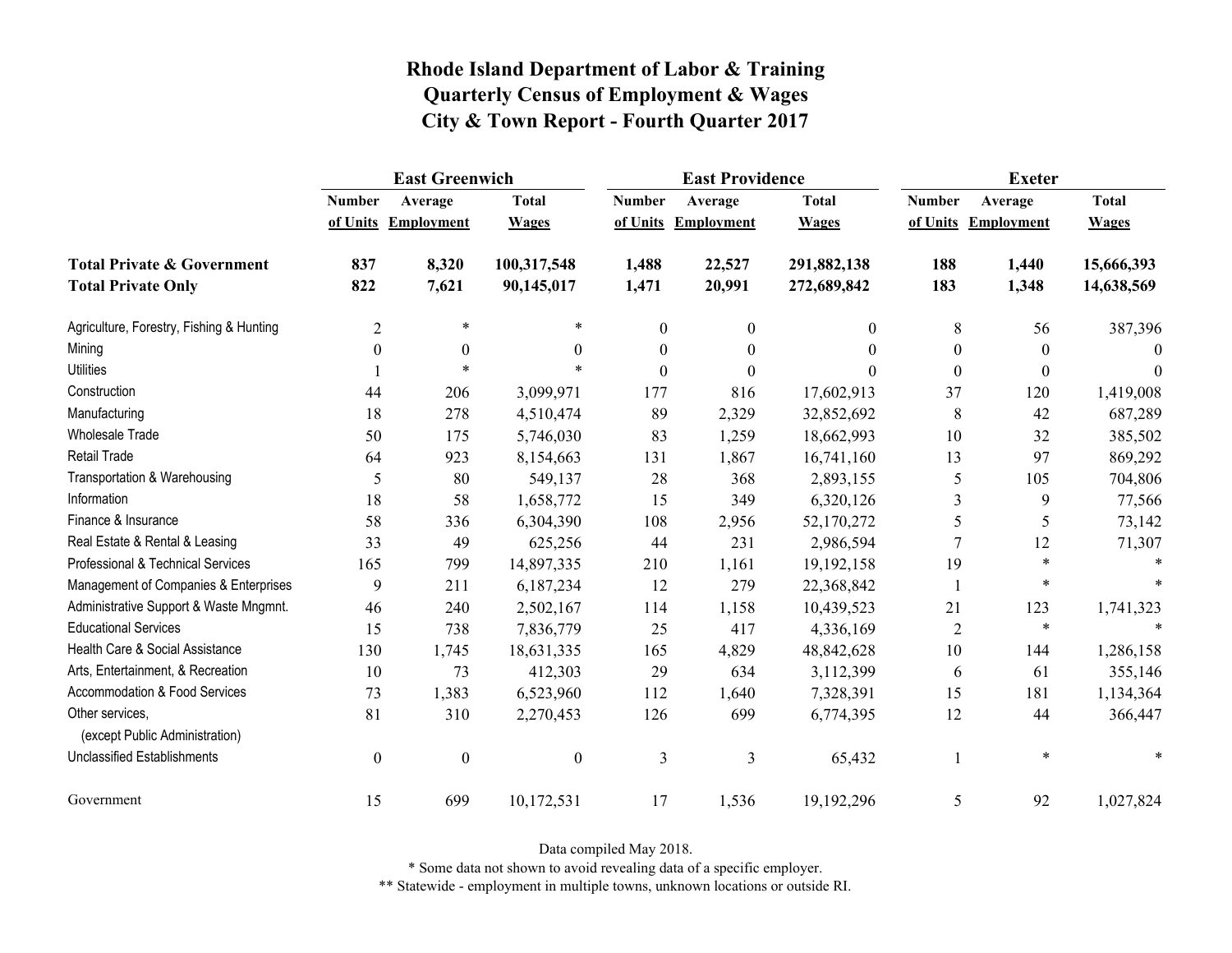|                                                   | Foster         |                     |              |                | Glocester           |              | Hopkinton        |                     |              |
|---------------------------------------------------|----------------|---------------------|--------------|----------------|---------------------|--------------|------------------|---------------------|--------------|
|                                                   | <b>Number</b>  | Average             | <b>Total</b> | <b>Number</b>  | Average             | <b>Total</b> | <b>Number</b>    | Average             | <b>Total</b> |
|                                                   |                | of Units Employment | <b>Wages</b> |                | of Units Employment | <b>Wages</b> |                  | of Units Employment | <b>Wages</b> |
| <b>Total Private &amp; Government</b>             | 104            | 453                 | 4,020,584    | 209            | 1,558               | 14,441,476   | 213              | 1,276               | 14,841,651   |
| <b>Total Private Only</b>                         | 98             | 343                 | 2,942,608    | 192            | 1,072               | 8,839,174    | 201              | 1,156               | 13,383,679   |
| Agriculture, Forestry, Fishing & Hunting          | $\overline{2}$ | *                   | *            | $\overline{2}$ | 米                   | *            | 6                | 7                   | 58,403       |
| Mining                                            | $\theta$       | $\theta$            | 0            | $\theta$       | $\theta$            | $\theta$     |                  |                     |              |
| <b>Utilities</b>                                  | $\theta$       | $\boldsymbol{0}$    | $\Omega$     | $\Omega$       | $\theta$            | $\theta$     | $\boldsymbol{0}$ | 0                   | $\theta$     |
| Construction                                      | 23             | 49                  | 514,867      | 56             | 136                 | 1,568,439    | 59               | 188                 | 2,596,261    |
| Manufacturing                                     | $\overline{2}$ | *                   | $\ast$       | 2              | $\ast$              | $\ast$       | $20\,$           | 411                 | 5,461,975    |
| <b>Wholesale Trade</b>                            | 5              | 8                   | 207,027      | 5              | 4                   | 127,687      | $\tau$           | 19                  | 809,996      |
| Retail Trade                                      | 10             | 37                  | 186,744      | 20             | 192                 | 1,068,303    | 20               | 120                 | 938,496      |
| Transportation & Warehousing                      | 4              | 38                  | 293,921      | 6              | 67                  | 564,088      | $\boldsymbol{0}$ | $\boldsymbol{0}$    | $\theta$     |
| Information                                       | 2              | $\ast$              | *            | 3              | 19                  | 92,905       | 3                | 13                  | 45,783       |
| Finance & Insurance                               |                | $\ast$              | $\ast$       |                | 24                  | 256,130      | 5                | 6                   | 95,192       |
| Real Estate & Rental & Leasing                    | $\theta$       | $\boldsymbol{0}$    | $\Omega$     | 4              | 8                   | 55,824       | 2                | 12                  | 119,698      |
| Professional & Technical Services                 | 13             | 23                  | 228,439      | 16             | 74                  | 1,383,606    | 14               | 26                  | 677,337      |
| Management of Companies & Enterprises             | $\overline{2}$ | $\ast$              | $\ast$       | $\theta$       | $\boldsymbol{0}$    | $\mathbf{0}$ |                  | $\ast$              | $\ast$       |
| Administrative Support & Waste Mngmnt.            | 12             | 18                  | 132,870      | 13             | 51                  | 412,253      | 17               | 32                  | 308,073      |
| <b>Educational Services</b>                       | $\theta$       | $\boldsymbol{0}$    | $\Omega$     | $\overline{2}$ | $\ast$              | $\ast$       | $\mathbf{1}$     | $\ast$              |              |
| Health Care & Social Assistance                   | 8              | 46                  | 425,475      | 19             | 228                 | 1,647,252    | 21               | 180                 | 1,464,743    |
| Arts, Entertainment, & Recreation                 | $\overline{2}$ | $\ast$              | $\ast$       | 4              | 15                  | 119,033      | 4                | 42                  | 155,176      |
| Accommodation & Food Services                     | 6              | 36                  | 126,087      | 18             | 172                 | 639,432      | 8                | 66                  | 302,562      |
| Other services.<br>(except Public Administration) | 5              | 11                  | 53,324       | 14             | 42                  | 442,461      | 12               | 28                  | 200,385      |
| <b>Unclassified Establishments</b>                |                | $\ast$              | $\ast$       |                | $\ast$              | $\ast$       | $\boldsymbol{0}$ | $\boldsymbol{0}$    | $\mathbf{0}$ |
| Government                                        | 6              | 110                 | 1,077,976    | 17             | 486                 | 5,602,302    | 12               | 120                 | 1,457,972    |

Data compiled May 2018.

\* Some data not shown to avoid revealing data of a specific employer.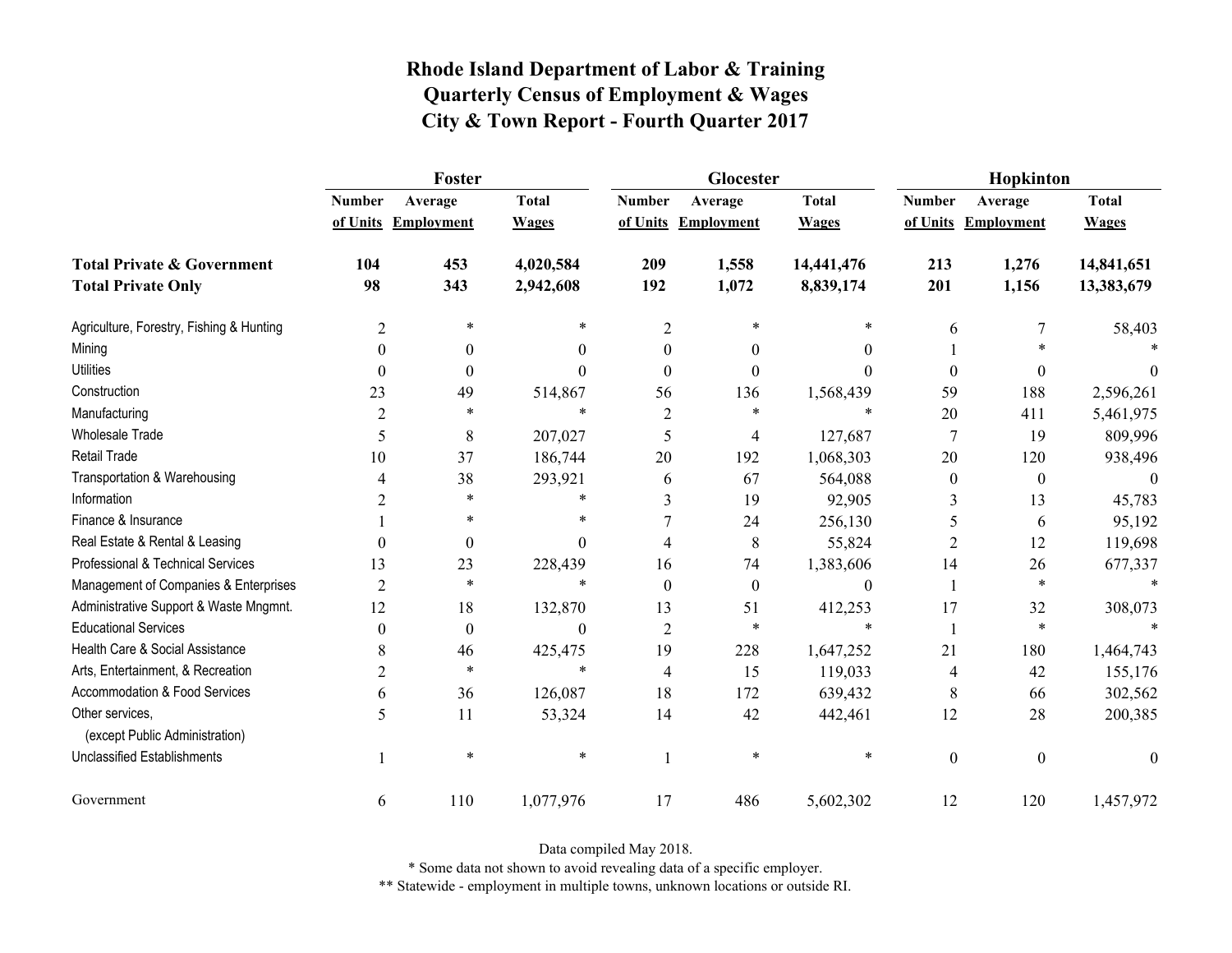|                                                   | <b>Jamestown</b> |                     |                  |                  | <b>Johnston</b>   |                  | Lincoln          |                     |                  |
|---------------------------------------------------|------------------|---------------------|------------------|------------------|-------------------|------------------|------------------|---------------------|------------------|
|                                                   | <b>Number</b>    | Average             | <b>Total</b>     | <b>Number</b>    | Average           | <b>Total</b>     | <b>Number</b>    | Average             | <b>Total</b>     |
|                                                   |                  | of Units Employment | <b>Wages</b>     | of Units         | <b>Employment</b> | <b>Wages</b>     |                  | of Units Employment | <b>Wages</b>     |
| <b>Total Private &amp; Government</b>             | 218              | 1,265               | 12,747,626       | 1,101            | 13,817            | 168,780,023      | 776              | 15,417              | 199,794,270      |
| <b>Total Private Only</b>                         | 202              | 928                 | 9,269,132        | 1,088            | 12,558            | 150,680,846      | 755              | 14,373              | 183,578,140      |
| Agriculture, Forestry, Fishing & Hunting          | 3                | 14                  | 61,181           | $\,8\,$          | 51                | 241,813          | $\overline{2}$   | $\ast$              |                  |
| Mining                                            | $\theta$         | $\boldsymbol{0}$    | $\boldsymbol{0}$ |                  | $\ast$            | $\ast$           | $\boldsymbol{0}$ | $\mathbf{0}$        | 0                |
| <b>Utilities</b>                                  | $\Omega$         | $\boldsymbol{0}$    | $\mathbf{0}$     | 3                | 51                | 1,337,565        | 3                | $\ast$              |                  |
| Construction                                      | 23               | 50                  | 593,463          | 168              | 900               | 13,893,908       | 96               | 881                 | 13,960,117       |
| Manufacturing                                     | 3                | 11                  | 91,310           | 70               | 871               | 9,157,904        | 42               | 1,885               | 28,354,322       |
| <b>Wholesale Trade</b>                            | 15               | 45                  | 1,277,685        | 46               | 277               | 5,563,209        | 58               | 518                 | 8,723,505        |
| Retail Trade                                      | 12               | 98                  | 560,395          | 140              | 1,667             | 13,235,653       | 57               | 970                 | 8,455,043        |
| Transportation & Warehousing                      | 5                | 5                   | 57,848           | 36               | 471               | 5,007,442        | 18               | 427                 | 4,751,957        |
| Information                                       | 5                | 10                  | 146,183          | 9                | 406               | 9,386,073        | 12               | 182                 | 1,952,088        |
| Finance & Insurance                               | 6                | $\,$ $\,$           | 142,275          | 26               | 1,471             | 34,511,225       | 32               | 2,642               | 42,606,342       |
| Real Estate & Rental & Leasing                    | 8                | 24                  | 254,075          | 39               | 327               | 4,028,116        | 20               | 35                  | 470,785          |
| Professional & Technical Services                 | 47               | 138                 | 2,410,191        | 86               | 217               | 3,282,425        | 116              | 693                 | 14,676,692       |
| Management of Companies & Enterprises             |                  | $\ast$              | $\ast$           | 6                | 67                | 732,497          | 8                | 463                 | 9,600,160        |
| Administrative Support & Waste Mngmnt.            | 14               | 77                  | 754,754          | 118              | 1,659             | 17,534,327       | 64               | 826                 | 6,192,877        |
| <b>Educational Services</b>                       |                  | $\ast$              | $\ast$           | 8                | 67                | 309,426          | 13               | 182                 | 2,640,866        |
| Health Care & Social Assistance                   | 15               | 92                  | 556,146          | 132              | 2,168             | 22,020,945       | 86               | 1,249               | 11,952,404       |
| Arts, Entertainment, & Recreation                 | 9                | 131                 | 814,277          | 9                | $\ast$            | $\ast$           | 14               | 2,160               | 20,085,180       |
| <b>Accommodation &amp; Food Services</b>          | 14               | 159                 | 721,207          | 91               | 1,299             | 5,688,808        | 51               | 855                 | 4,282,124        |
| Other services,<br>(except Public Administration) | 21               | 69                  | 828,142          | 92               | 527               | 4,169,612        | 63               | 345                 | 2,940,649        |
| <b>Unclassified Establishments</b>                | $\boldsymbol{0}$ | $\boldsymbol{0}$    | $\boldsymbol{0}$ | $\boldsymbol{0}$ | $\boldsymbol{0}$  | $\boldsymbol{0}$ | $\boldsymbol{0}$ | $\boldsymbol{0}$    | $\boldsymbol{0}$ |
| Government                                        | 16               | 337                 | 3,478,494        | 13               | 1,259             | 18,099,177       | 21               | 1,044               | 16,216,130       |

Data compiled May 2018.

\* Some data not shown to avoid revealing data of a specific employer.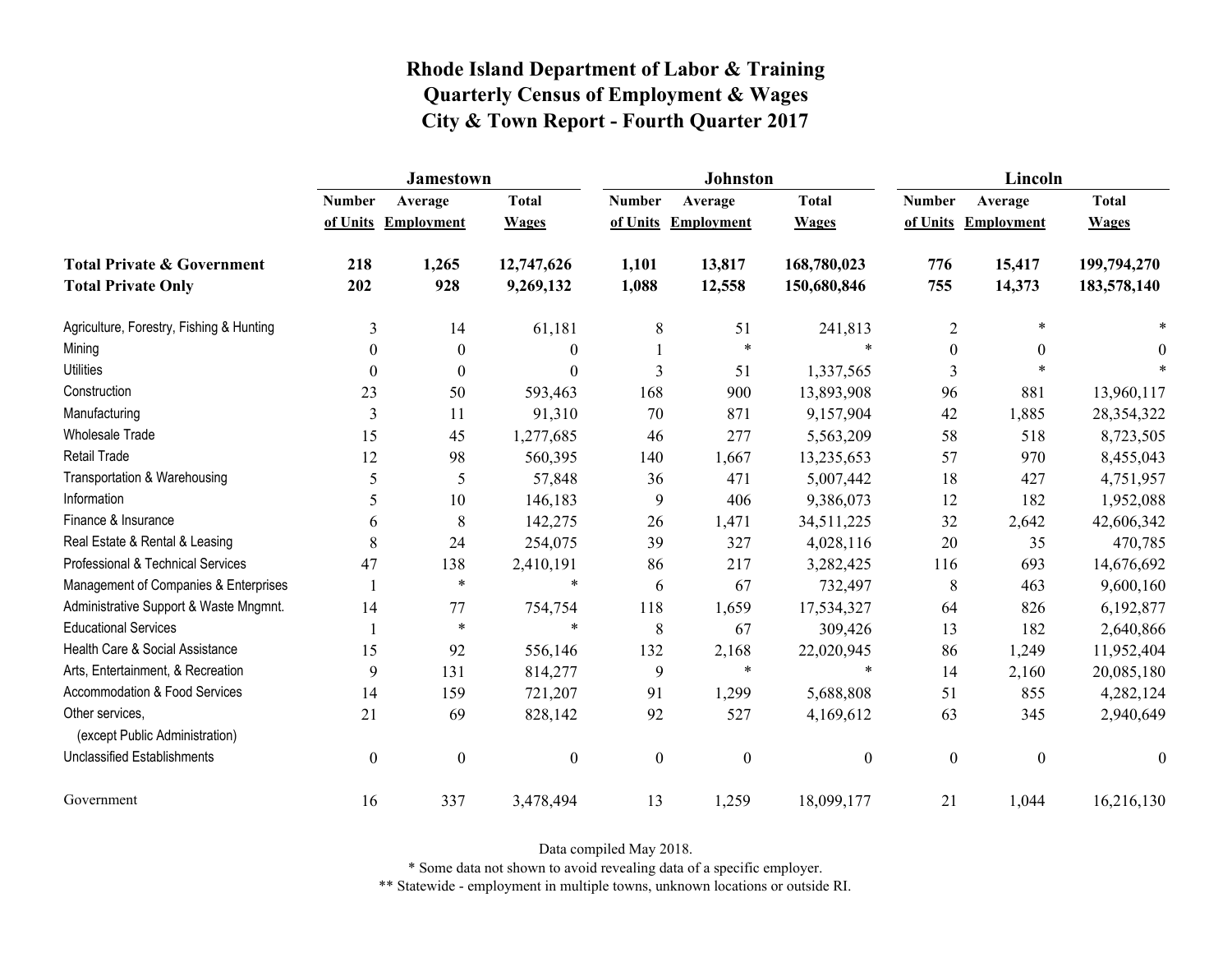|                                                   | <b>Little Compton</b> |                     |              |                | <b>Middletown</b>   |              | Narragansett     |                     |              |
|---------------------------------------------------|-----------------------|---------------------|--------------|----------------|---------------------|--------------|------------------|---------------------|--------------|
|                                                   | <b>Number</b>         | Average             | <b>Total</b> | <b>Number</b>  | Average             | <b>Total</b> | <b>Number</b>    | Average             | <b>Total</b> |
|                                                   |                       | of Units Employment | <b>Wages</b> |                | of Units Employment | <b>Wages</b> |                  | of Units Employment | <b>Wages</b> |
| <b>Total Private &amp; Government</b>             | 151                   | 726                 | 7,558,664    | 726            | 11,207              | 140,756,962  | 495              | 4,526               | 50,156,737   |
| <b>Total Private Only</b>                         | 145                   | 601                 | 5,941,383    | 713            | 10,572              | 131,765,766  | 477              | 3,623               | 35,271,550   |
| Agriculture, Forestry, Fishing & Hunting          | 9                     | 49                  | 272,775      | 5              | 81                  | 594,337      | $8\,$            | 25                  | 319,007      |
| Mining                                            | $\theta$              | $\theta$            | $\theta$     |                | $\ast$              | *            | $\overline{0}$   | $\overline{0}$      | $\Omega$     |
| <b>Utilities</b>                                  | $\boldsymbol{0}$      | $\boldsymbol{0}$    | $\theta$     |                | $\ast$              | $\ast$       | $\boldsymbol{0}$ | $\boldsymbol{0}$    | $\theta$     |
| Construction                                      | 27                    | 124                 | 1,654,770    | 69             | 458                 | 6,944,284    | 48               | 174                 | 2,082,164    |
| Manufacturing                                     | $\overline{2}$        | $\ast$              | $\ast$       | 13             | 454                 | 8,538,266    | 10               | 281                 | 4,106,536    |
| Wholesale Trade                                   | 6                     | 11                  | 213,090      | 22             | 166                 | 5,534,504    | 26               | 82                  | 1,363,287    |
| Retail Trade                                      | 8                     | 35                  | 216,741      | 90             | 1,512               | 12,324,870   | 48               | 669                 | 7,086,338    |
| Transportation & Warehousing                      | $\overline{2}$        | $\ast$              | *            | 12             | 173                 | 2,088,891    | 10               | 100                 | 971,396      |
| Information                                       | $\overline{0}$        | $\boldsymbol{0}$    | $\mathbf{0}$ | 13             | 122                 | 2,479,287    | 10               | 12                  | 455,975      |
| Finance & Insurance                               | $\overline{2}$        | $\ast$              | $\ast$       | 33             | 667                 | 12,361,659   | 22               | 63                  | 1,497,385    |
| Real Estate & Rental & Leasing                    | $\overline{2}$        | $\ast$              | $\ast$       | 31             | 106                 | 1,317,909    | 23               | 132                 | 1,456,387    |
| Professional & Technical Services                 | 17                    | 25                  | 465,467      | 105            | 2,424               | 44,138,736   | 64               | 136                 | 2,342,135    |
| Management of Companies & Enterprises             |                       | $\ast$              | $\ast$       | 9              | 325                 | 5,338,975    | 5                | 18                  | 291,645      |
| Administrative Support & Waste Mngmnt.            | 23                    | 45                  | 427,641      | 52             | 234                 | 1,912,817    | 28               | 108                 | 973,960      |
| <b>Educational Services</b>                       | $\overline{2}$        | $\ast$              | $\ast$       | 11             | $\ast$              | $\ast$       | 8                | $\ast$              |              |
| Health Care & Social Assistance                   | 6                     | 22                  | 147,738      | 76             | 1,306               | 12,318,403   | 36               | 403                 | 4,148,725    |
| Arts, Entertainment, & Recreation                 | $\overline{7}$        | 41                  | 492,656      | 16             | 150                 | 992,332      | 10               | 103                 | 1,262,222    |
| <b>Accommodation &amp; Food Services</b>          | 10                    | 80                  | 316,878      | 92             | 1,673               | 8,688,491    | 76               | 1,130               | 5,323,824    |
| Other services,<br>(except Public Administration) | 20                    | 78                  | 608,589      | 60             | 464                 | 2,824,001    | 44               | 181                 | 1,370,965    |
| <b>Unclassified Establishments</b>                |                       | $\ast$              | $\ast$       | $\overline{2}$ | $\ast$              | $\ast$       |                  | $\ast$              | $\ast$       |
| Government                                        | 6                     | 125                 | 1,617,281    | 13             | 635                 | 8,991,196    | 18               | 903                 | 14,885,187   |

Data compiled May 2018.

\* Some data not shown to avoid revealing data of a specific employer.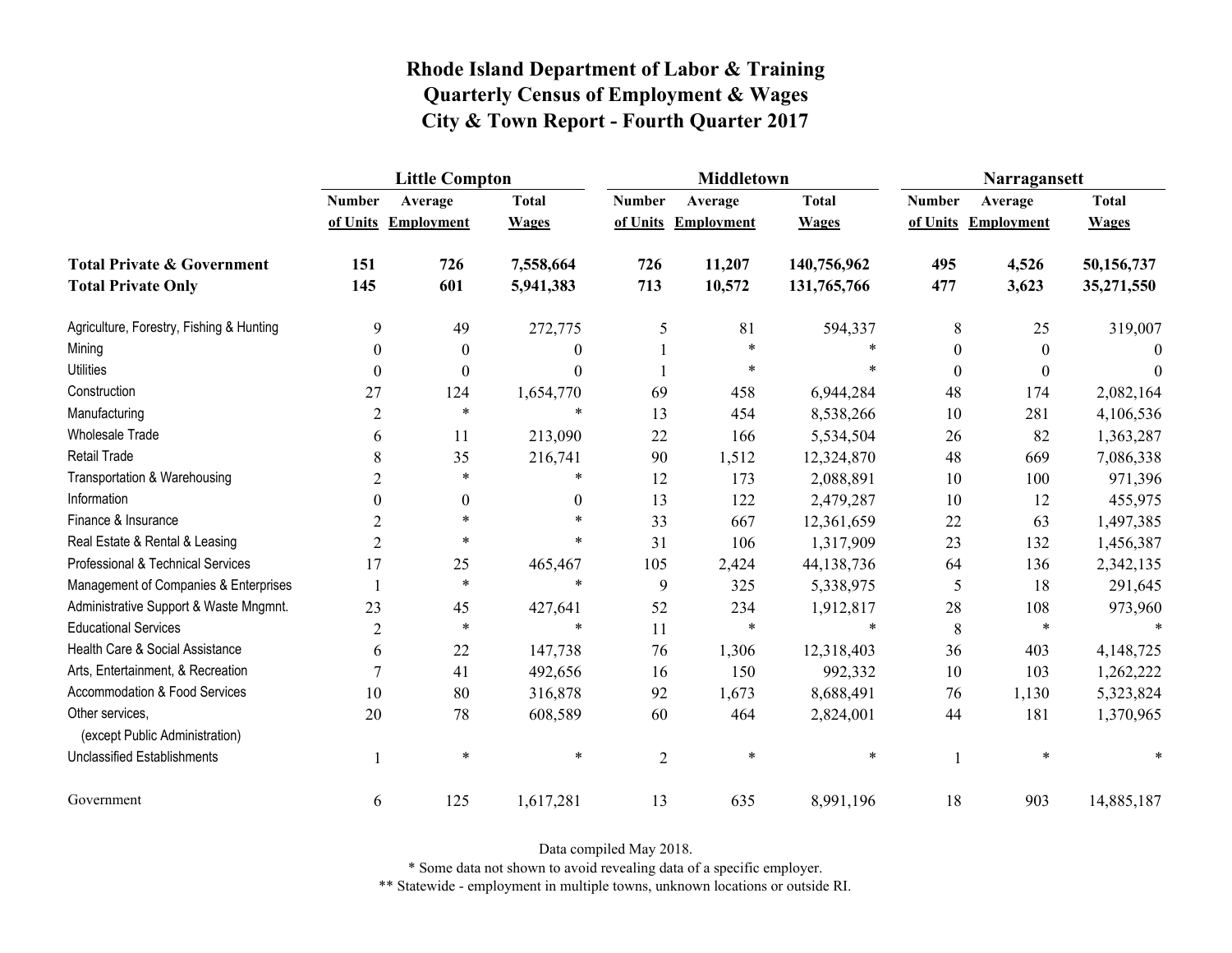|                                                   | <b>Newport</b> |                     |              |                  | <b>New Shoreham</b> |                  | <b>North Kingstown</b> |                     |              |  |
|---------------------------------------------------|----------------|---------------------|--------------|------------------|---------------------|------------------|------------------------|---------------------|--------------|--|
|                                                   | <b>Number</b>  | Average             | <b>Total</b> | <b>Number</b>    | Average             | <b>Total</b>     | <b>Number</b>          | Average             | <b>Total</b> |  |
|                                                   |                | of Units Employment | <b>Wages</b> |                  | of Units Employment | <b>Wages</b>     |                        | of Units Employment | <b>Wages</b> |  |
| <b>Total Private &amp; Government</b>             | 1,319          | 18,366              | 257,811,275  | 222              | 725                 | 7,309,000        | 1,020                  | 17,304              | 224,660,782  |  |
| <b>Total Private Only</b>                         | 1,285          | 12,507              | 123,824,541  | 208              | 604                 | 6,003,311        | 999                    | 15,958              | 202,933,354  |  |
| Agriculture, Forestry, Fishing & Hunting          | $\overline{4}$ | $\ast$              | *            | 3                | 3                   | 18,563           | 13                     | 72                  | 1,022,360    |  |
| Mining                                            | 0              | $\theta$            | 0            | $\theta$         | $\boldsymbol{0}$    | $\boldsymbol{0}$ | $\mathbf{0}$           | $\boldsymbol{0}$    | $\Omega$     |  |
| <b>Utilities</b>                                  | $\theta$       |                     | 0            |                  | $\ast$              | $\ast$           |                        |                     |              |  |
| Construction                                      | 85             | 317                 | 4,464,501    | 32               | 58                  | 716,778          | 97                     | 448                 | 7,064,256    |  |
| Manufacturing                                     | 27             | 207                 | 2,243,309    | 7                | 11                  | 99,307           | 66                     | 6,840               | 104,534,885  |  |
| Wholesale Trade                                   | 48             | 140                 | 3,304,917    |                  | $\ast$              | $\ast$           | 83                     | 535                 | 10,755,801   |  |
| <b>Retail Trade</b>                               | 205            | 1,530               | 10,680,837   | 32               | 70                  | 900,878          | 93                     | 1,933               | 14,957,903   |  |
| Transportation & Warehousing                      | 36             | 205                 | 1,939,059    | 5                | 12                  | 38,260           | 39                     | 482                 | 6,335,630    |  |
| Information                                       | 24             | 168                 | 1,950,244    | $\overline{2}$   | $\ast$              | *                | 17                     | 70                  | 2,333,443    |  |
| Finance & Insurance                               | 44             | 186                 | 6,112,420    |                  | $\ast$              | $\ast$           | 45                     | 355                 | 5,863,305    |  |
| Real Estate & Rental & Leasing                    | 53             | 356                 | 4,582,127    | 15               | 40                  | 416,954          | 21                     | 80                  | 1,228,680    |  |
| Professional & Technical Services                 | 163            | 580                 | 11,464,483   | 5                | 6                   | 45,615           | 146                    | 405                 | 8,028,251    |  |
| Management of Companies & Enterprises             | 8              | $\ast$              | $\ast$       |                  | $\ast$              | $\ast$           | 19                     | 720                 | 9,354,889    |  |
| Administrative Support & Waste Mngmnt.            | 109            | 384                 | 4,363,338    | 15               | 39                  | 378,839          | 74                     | 542                 | 4,813,309    |  |
| <b>Educational Services</b>                       | 21             | 712                 | 9,491,625    |                  | $\ast$              | $\ast$           | 16                     | 113                 | 741,175      |  |
| Health Care & Social Assistance                   | 73             | 1,577               | 17,538,110   | $\overline{4}$   | 16                  | 185,007          | 91                     | 1,733               | 14,099,545   |  |
| Arts, Entertainment, & Recreation                 | 46             | 920                 | 8,518,011    | 13               | 16                  | 587,310          | 32                     | 255                 | 2,470,351    |  |
| Accommodation & Food Services                     | 181            | 4,113               | 26,332,290   | 59               | 295                 | 2,149,920        | 61                     | 924                 | 3,923,281    |  |
| Other services,<br>(except Public Administration) | 156            | 957                 | 9,644,176    | 11               | 21                  | 139,219          | 83                     | 391                 | 3,152,506    |  |
| Unclassified Establishments                       | $\overline{2}$ | $\ast$              | $\ast$       | $\boldsymbol{0}$ | $\boldsymbol{0}$    | $\boldsymbol{0}$ | $\overline{2}$         | $\ast$              |              |  |
| Government                                        | 34             | 5,859               | 133,986,734  | 14               | 121                 | 1,305,689        | 21                     | 1,346               | 21,727,428   |  |

Data compiled May 2018.

\* Some data not shown to avoid revealing data of a specific employer.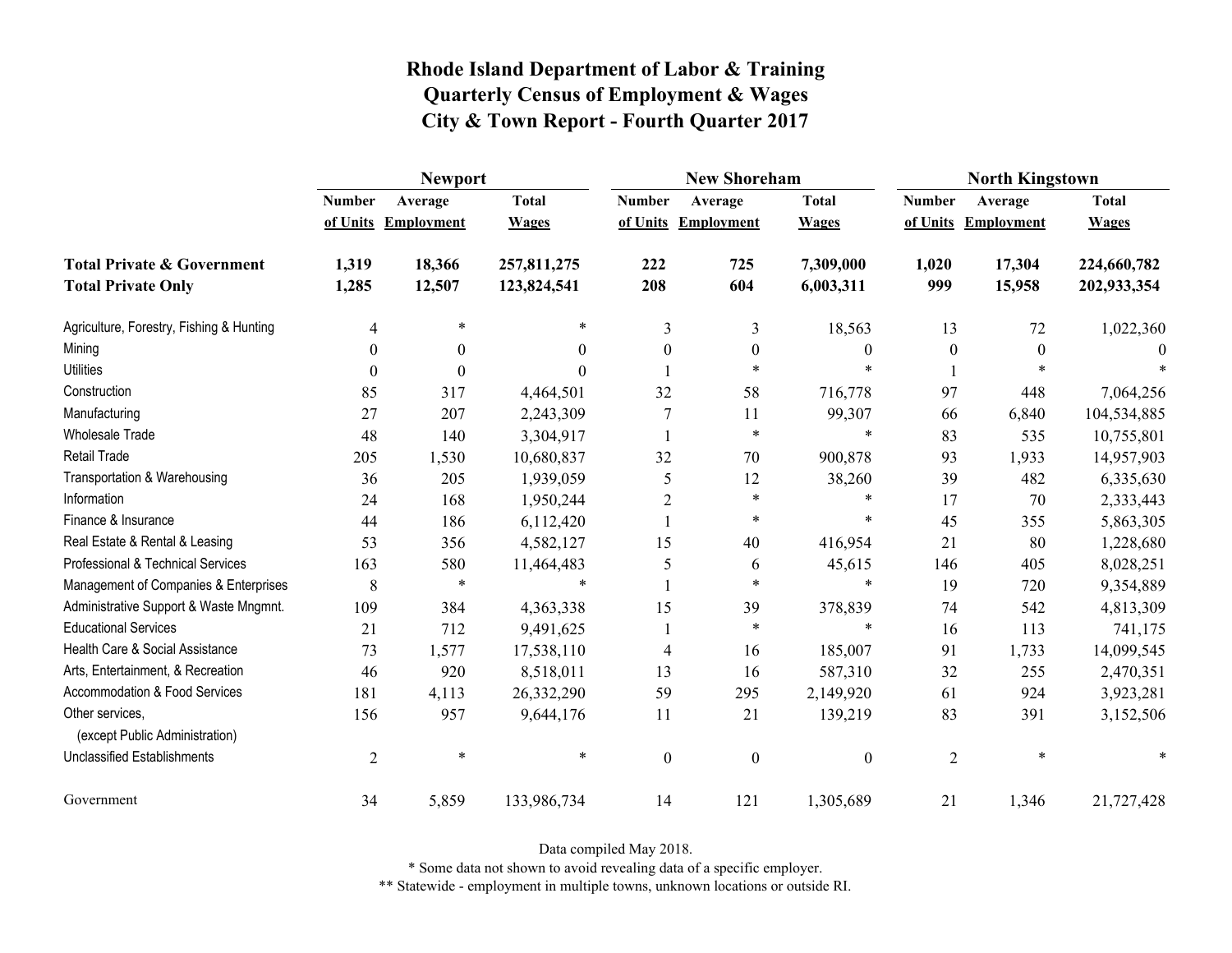|                                                   | <b>North Providence</b> |                     |              |                  | <b>North Smithfield</b> |                  | Pawtucket        |                     |                  |
|---------------------------------------------------|-------------------------|---------------------|--------------|------------------|-------------------------|------------------|------------------|---------------------|------------------|
|                                                   | <b>Number</b>           | Average             | <b>Total</b> | <b>Number</b>    | Average                 | <b>Total</b>     | <b>Number</b>    | Average             | <b>Total</b>     |
|                                                   |                         | of Units Employment | <b>Wages</b> |                  | of Units Employment     | <b>Wages</b>     |                  | of Units Employment | <b>Wages</b>     |
| <b>Total Private &amp; Government</b>             | 700                     | 7,002               | 68,141,221   | 404              | 5,004                   | 50,529,748       | 1,602            | 23,142              | 337,923,033      |
| <b>Total Private Only</b>                         | 690                     | 6,108               | 55,035,113   | 395              | 4,620                   | 44,672,399       | 1,579            | 20,881              | 297,746,895      |
| Agriculture, Forestry, Fishing & Hunting          | $\boldsymbol{0}$        | 0                   | $\mathbf{0}$ | $\overline{2}$   | $\ast$                  | *                | $\theta$         | $\boldsymbol{0}$    | $\bf{0}$         |
| Mining                                            |                         | $\ast$              |              | $\overline{2}$   | $\ast$                  | $\ast$           | $\theta$         | $\theta$            | $\theta$         |
| <b>Utilities</b>                                  | $\theta$                | $\theta$            | $\Omega$     | $\boldsymbol{0}$ | $\boldsymbol{0}$        | $\overline{0}$   | 3                |                     |                  |
| Construction                                      | 68                      | 207                 | 2,841,385    | 68               | 218                     | 2,620,637        | 147              | 1,133               | 16,838,282       |
| Manufacturing                                     | 26                      | 225                 | 2,629,692    | 20               | 516                     | 5,596,793        | 131              | 3,672               | 46,628,558       |
| <b>Wholesale Trade</b>                            | 26                      | 83                  | 1,461,220    | 23               | 169                     | 2,364,502        | 78               | 582                 | 8,408,739        |
| <b>Retail Trade</b>                               | 89                      | 965                 | 7,117,563    | 42               | 1,176                   | 8,857,007        | 177              | 1,509               | 11,383,089       |
| Transportation & Warehousing                      | 21                      | 125                 | 1,272,691    | 11               | 367                     | 4,124,408        | 69               | 597                 | 6,568,562        |
| Information                                       | 9                       | 12                  | 119,215      | 3                | 12                      | 120,820          | 23               | 65                  | 1,119,409        |
| Finance & Insurance                               | 26                      | 126                 | 1,890,759    | 16               | 59                      | 1,036,885        | 46               | 596                 | 10,248,238       |
| Real Estate & Rental & Leasing                    | 34                      | 125                 | 1,146,861    | 13               | 22                      | 243,312          | 45               | 184                 | 2,114,332        |
| Professional & Technical Services                 | 62                      | 200                 | 3,422,153    | 50               | 259                     | 4,476,240        | 143              | 754                 | 12,951,770       |
| Management of Companies & Enterprises             | $\overline{4}$          | 27                  | 439,977      |                  | $\ast$                  | $\ast$           | 11               | $\ast$              | $\ast$           |
| Administrative Support & Waste Mngmnt.            | 54                      | 670                 | 4,468,063    | 26               | 192                     | 2,670,632        | 118              | 2,318               | 22,770,432       |
| <b>Educational Services</b>                       | $\overline{7}$          | 14                  | 92,346       | 4                | 3                       | 17,646           | 27               | 451                 | 4,221,023        |
| Health Care & Social Assistance                   | 111                     | 2,137               | 21,966,683   | 53               | 723                     | 6,683,072        | 230              | 4,291               | 42,367,394       |
| Arts, Entertainment, & Recreation                 | 6                       | 51                  | 230,750      | 5                | 87                      | 439,850          | 26               | 323                 | 4,210,632        |
| Accommodation & Food Services                     | 65                      | 796                 | 3,257,743    | 23               | 560                     | 2,437,880        | 141              | 1,728               | 8,272,773        |
| Other services,<br>(except Public Administration) | 79                      | 343                 | 2,651,752    | 33               | 197                     | 1,850,796        | 164              | 1,227               | 8,785,852        |
| <b>Unclassified Establishments</b>                | $\overline{2}$          | $\ast$              | $\ast$       | $\boldsymbol{0}$ | $\boldsymbol{0}$        | $\boldsymbol{0}$ | $\boldsymbol{0}$ | $\boldsymbol{0}$    | $\boldsymbol{0}$ |
| Government                                        | 10                      | 894                 | 13,106,108   | 9                | 384                     | 5,857,349        | 23               | 2,261               | 40,176,138       |

Data compiled May 2018.

\* Some data not shown to avoid revealing data of a specific employer.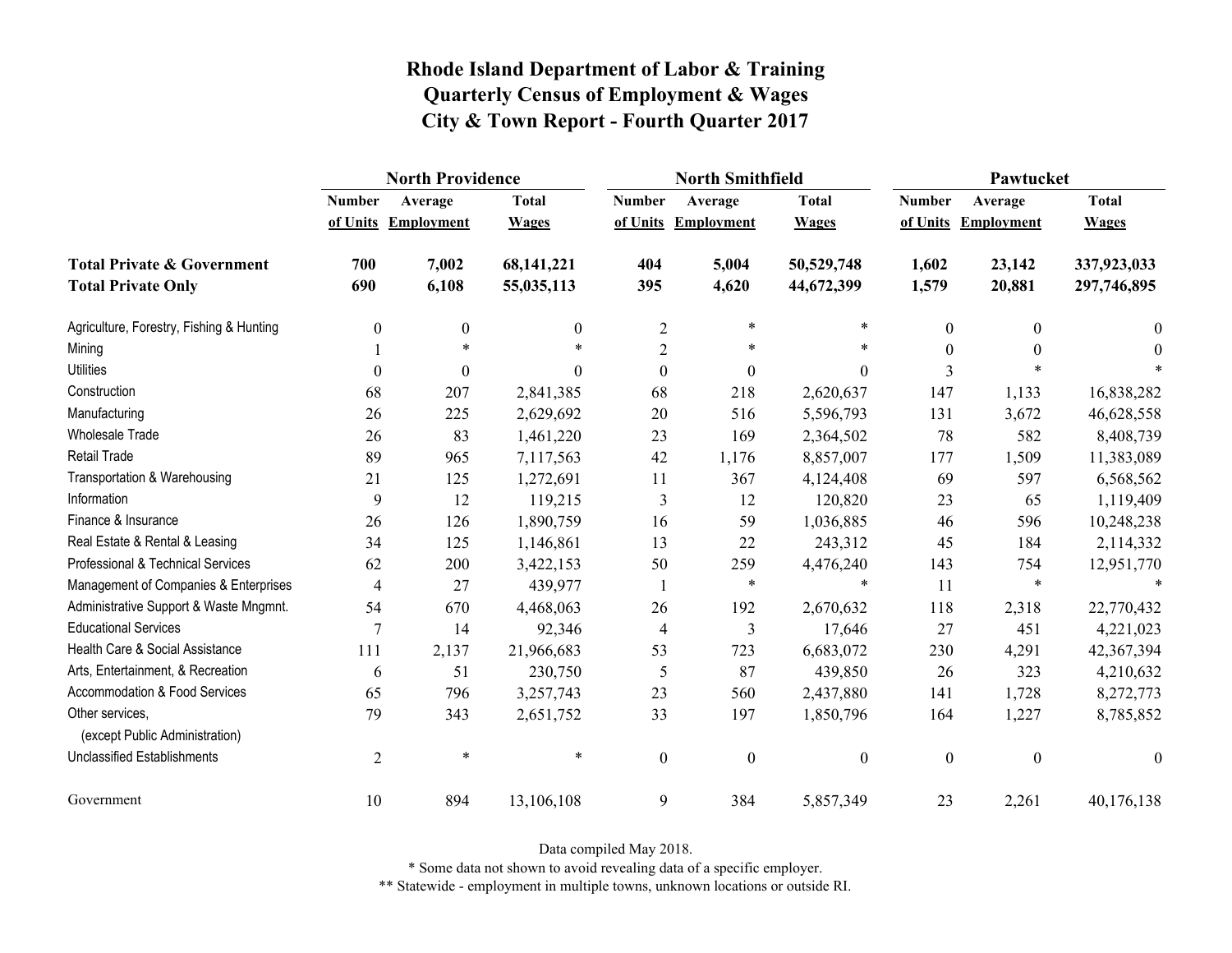|                                                   | Portsmouth       |                     |                  |                  | Providence          |               | <b>Richmond</b>          |                     |              |
|---------------------------------------------------|------------------|---------------------|------------------|------------------|---------------------|---------------|--------------------------|---------------------|--------------|
|                                                   | <b>Number</b>    | Average             | <b>Total</b>     | <b>Number</b>    | Average             | <b>Total</b>  | <b>Number</b>            | Average             | <b>Total</b> |
|                                                   |                  | of Units Employment | <b>Wages</b>     |                  | of Units Employment | <b>Wages</b>  |                          | of Units Employment | <b>Wages</b> |
| <b>Total Private &amp; Government</b>             | 570              | 6,065               | 83,493,707       | 5,914            | 114,613             | 1,795,268,225 | 162                      | 2,053               | 21,742,378   |
| <b>Total Private Only</b>                         | 553              | 5,310               | 74,148,285       | 5,815            | 99,530              | 1,504,048,668 | 154                      | 1,377               | 11,704,908   |
| Agriculture, Forestry, Fishing & Hunting          | 14               | 56                  | 323,296          |                  | $\ast$              | $\ast$        | 8                        | 59                  | 701,299      |
| Mining                                            | 0                | $\boldsymbol{0}$    | $\boldsymbol{0}$ | $\boldsymbol{0}$ | 0                   | $\Omega$      |                          | $\ast$              |              |
| <b>Utilities</b>                                  |                  | $\ast$              | *                | 8                | 513                 | 15,469,026    | $\theta$                 | $\boldsymbol{0}$    | $\Omega$     |
| Construction                                      | 68               | 365                 | 4,888,186        | 281              | 2,459               | 48,743,300    | 24                       | 110                 | 1,357,332    |
| Manufacturing                                     | 19               | 1,371               | 29,879,541       | 220              | 3,732               | 44,087,811    | $\overline{\mathcal{A}}$ | $\ast$              |              |
| <b>Wholesale Trade</b>                            | 30               | 95                  | 1,892,907        | 229              | 2,925               | 59,152,286    | 6                        | $\ast$              |              |
| <b>Retail Trade</b>                               | 55               | 554                 | 5,291,741        | 652              | 7,226               | 46,695,230    | 21                       | 296                 | 2,176,547    |
| Transportation & Warehousing                      | 9                | 93                  | 812,775          | 104              | 812                 | 8,446,451     | 3                        | $\ast$              |              |
| Information                                       | 16               | 51                  | 1,147,262        | 136              | 1,785               | 28,219,714    |                          | $\ast$              |              |
| Finance & Insurance                               | 22               | 158                 | 3,659,905        | 318              | 5,903               | 168,274,232   | 6                        | 39                  | 406,676      |
| Real Estate & Rental & Leasing                    | 16               | 138                 | 1,330,206        | 201              | 1,728               | 22,447,536    | $\Omega$                 | $\boldsymbol{0}$    |              |
| Professional & Technical Services                 | 77               | 145                 | 3,355,271        | 1,013            | 6,809               | 173,931,703   | 15                       | 91                  | 1,238,078    |
| Management of Companies & Enterprises             | 6                | $\ast$              | $\ast$           | 58               | 3,178               | 90,537,632    | $\theta$                 | $\boldsymbol{0}$    | $\theta$     |
| Administrative Support & Waste Mngmnt.            | 37               | 298                 | 2,505,867        | 357              | 7,941               | 70,684,620    | 13                       | 65                  | 669,405      |
| <b>Educational Services</b>                       | 19               | 321                 | 3,520,651        | 143              | 11,867              | 182,337,898   |                          | $\ast$              | $\ast$       |
| Health Care & Social Assistance                   | 50               | 897                 | 10,055,013       | 735              | 27,326              | 438,980,552   | 11                       | 59                  | 471,101      |
| Arts, Entertainment, & Recreation                 | 9                | 86                  | 921,714          | 69               | 1,113               | 7,721,243     | $\overline{7}$           | 94                  | 424,280      |
| Accommodation & Food Services                     | 44               | 467                 | 2,435,687        | 612              | 10,060              | 58,376,713    | 19                       | 246                 | 972,393      |
| Other services,<br>(except Public Administration) | 61               | 205                 | 1,971,156        | 664              | 4,126               | 39,498,177    | 13                       | 27                  | 142,800      |
| <b>Unclassified Establishments</b>                | $\boldsymbol{0}$ | $\boldsymbol{0}$    | $\boldsymbol{0}$ | 14               | $\ast$              | $\ast$        |                          | $\ast$              |              |
| Government                                        | 17               | 755                 | 9,345,422        | 99               | 15,083              | 291,219,557   | 8                        | 676                 | 10,037,470   |

Data compiled May 2018.

\* Some data not shown to avoid revealing data of a specific employer.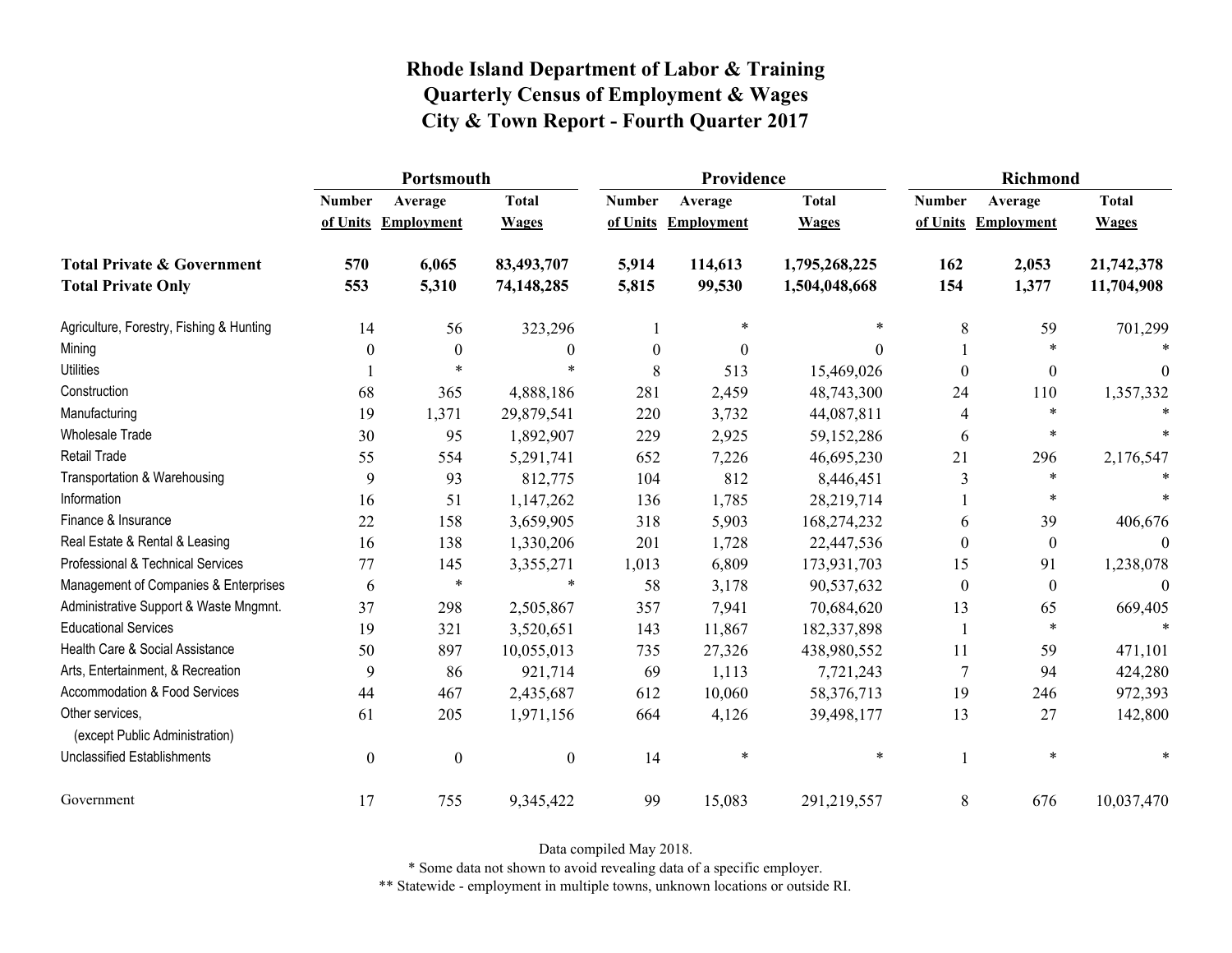|                                                   | <b>Scituate</b>  |                     |                  |                  | <b>Smithfield</b> |                  | <b>South Kingstown</b> |                     |              |
|---------------------------------------------------|------------------|---------------------|------------------|------------------|-------------------|------------------|------------------------|---------------------|--------------|
|                                                   | <b>Number</b>    | Average             | <b>Total</b>     | <b>Number</b>    | Average           | <b>Total</b>     | <b>Number</b>          | Average             | <b>Total</b> |
|                                                   |                  | of Units Employment | <b>Wages</b>     | of Units         | <b>Employment</b> | <b>Wages</b>     |                        | of Units Employment | <b>Wages</b> |
| <b>Total Private &amp; Government</b>             | 270              | 1,750               | 20,067,956       | 882              | 15,039            | 348,971,664      | 1,051                  | 14,325              | 175,313,297  |
| <b>Total Private Only</b>                         | 258              | 1,152               | 10,455,738       | 868              | 14,388            | 338,861,161      | 1,029                  | 10,180              | 113,877,271  |
| Agriculture, Forestry, Fishing & Hunting          | 10               | 80                  | 414,058          | 5                | 11                | 92,096           | 23                     | 103                 | 922,522      |
| Mining                                            | $\theta$         | $\boldsymbol{0}$    | $\mathbf{0}$     |                  | $\ast$            | $\ast$           |                        | *                   | $\ast$       |
| <b>Utilities</b>                                  | 0                | $\boldsymbol{0}$    | $\mathbf{0}$     | $\boldsymbol{0}$ | $\boldsymbol{0}$  | $\boldsymbol{0}$ |                        | $\ast$              |              |
| Construction                                      | 67               | 217                 | 2,519,933        | 124              | 1,083             | 19,578,625       | 127                    | 404                 | 5,351,112    |
| Manufacturing                                     | 11               | 18                  | 285,492          | 56               | 1,311             | 21,201,978       | 27                     | 548                 | 10,920,649   |
| Wholesale Trade                                   | 9                | 25                  | 231,501          | 45               | 649               | 14,625,456       | 49                     | 550                 | 10,839,090   |
| <b>Retail Trade</b>                               | 21               | 195                 | 1,404,754        | 108              | 2,002             | 13,063,866       | 107                    | 1,252               | 11,230,985   |
| Transportation & Warehousing                      | 13               | 49                  | 902,207          | 17               | 157               | 2,342,152        | 9                      | 149                 | 1,283,290    |
| Information                                       | 4                | 25                  | 209,053          | $\overline{7}$   | 170               | 3,084,714        | 25                     | 120                 | 2,339,810    |
| Finance & Insurance                               | 10               | 15                  | 190,058          | 46               | 3,183             | 199,027,299      | 38                     | 322                 | 5,829,376    |
| Real Estate & Rental & Leasing                    | 9                | 15                  | 191,554          | 21               | 103               | 2,538,944        | 26                     | 249                 | 1,370,197    |
| Professional & Technical Services                 | 25               | 83                  | 1,599,346        | 123              | 413               | 7,654,911        | 128                    | 434                 | 8,102,128    |
| Management of Companies & Enterprises             | $\theta$         | $\boldsymbol{0}$    | $\boldsymbol{0}$ | 6                | 71                | 1,417,512        | 8                      | 38                  | 751,826      |
| Administrative Support & Waste Mngmnt.            | 19               | 45                  | 362,180          | 61               | 559               | 7,610,872        | 84                     | 379                 | 4,128,232    |
| <b>Educational Services</b>                       |                  | $\ast$              | $\ast$           | 10               | $\ast$            | $\ast$           | 21                     | 362                 | 3,436,270    |
| Health Care & Social Assistance                   | 22               | 98                  | 626,436          | 78               | 1,576             | 12,529,117       | 121                    | 2,913               | 33,148,516   |
| Arts, Entertainment, & Recreation                 | $\overline{2}$   | $\ast$              | $\ast$           | 15               | 75                | 561,886          | 32                     | 202                 | 1,278,155    |
| <b>Accommodation &amp; Food Services</b>          | 16               | 192                 | 921,506          | 76               | 1,451             | 7,428,769        | 100                    | 1,525               | 7,541,571    |
| Other services,<br>(except Public Administration) | 19               | 63                  | 506,409          | 68               | 621               | 5,791,223        | 100                    | 601                 | 5,035,641    |
| <b>Unclassified Establishments</b>                | $\boldsymbol{0}$ | $\boldsymbol{0}$    | $\boldsymbol{0}$ |                  | $\ast$            | $\ast$           | $\overline{2}$         | $\ast$              | $\ast$       |
| Government                                        | 12               | 598                 | 9,612,218        | 14               | 651               | 10,110,503       | 22                     | 4,145               | 61,436,026   |

Data compiled May 2018.

\* Some data not shown to avoid revealing data of a specific employer.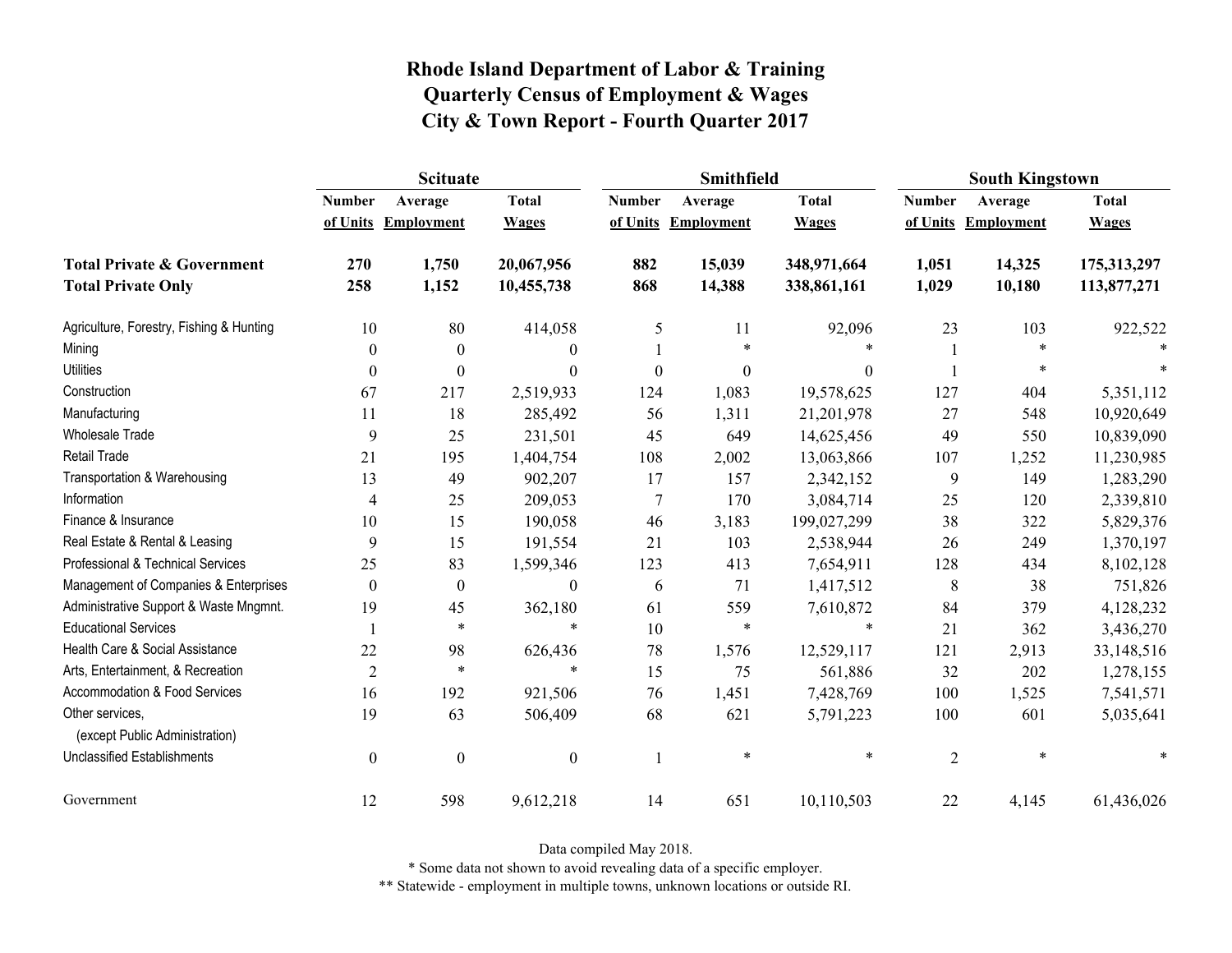|                                                   | <b>Tiverton</b>  |                   |                  |                  | Warren              |                  | Warwick       |                     |              |
|---------------------------------------------------|------------------|-------------------|------------------|------------------|---------------------|------------------|---------------|---------------------|--------------|
|                                                   | <b>Number</b>    | Average           | <b>Total</b>     | <b>Number</b>    | Average             | <b>Total</b>     | <b>Number</b> | Average             | <b>Total</b> |
|                                                   | of Units         | <b>Employment</b> | <b>Wages</b>     |                  | of Units Employment | <b>Wages</b>     |               | of Units Employment | <b>Wages</b> |
| <b>Total Private &amp; Government</b>             | 388              | 2,751             | 27,625,993       | 396              | 3,746               | 35,923,652       | 3,221         | 48,979              | 583,659,204  |
| <b>Total Private Only</b>                         | 376              | 2,247             | 21,406,955       | 389              | 3,579               | 33,699,816       | 3,188         | 44,968              | 516,425,814  |
| Agriculture, Forestry, Fishing & Hunting          | 7                | 27                | 114,614          | 1                | $\ast$              | *                | 6             | $\ast$              |              |
| Mining                                            | $\boldsymbol{0}$ | $\boldsymbol{0}$  | $\theta$         | $\boldsymbol{0}$ | $\boldsymbol{0}$    | $\boldsymbol{0}$ | $\theta$      | $\theta$            | $\theta$     |
| <b>Utilities</b>                                  | 3                | 24                | 527,032          | $\mathbf{0}$     | $\mathbf{0}$        | $\theta$         | $\Omega$      | $\Omega$            | $\theta$     |
| Construction                                      | 52               | 201               | 2,461,524        | 48               | 149                 | 1,859,717        | 291           | 2,264               | 40,827,452   |
| Manufacturing                                     | 14               | 73                | 540,187          | 38               | 742                 | 9,053,155        | 120           | 2,828               | 48,541,202   |
| <b>Wholesale Trade</b>                            | 20               | 86                | 1,255,496        | 20               | 124                 | 2,337,044        | 211           | 1,829               | 28,700,463   |
| <b>Retail Trade</b>                               | 59               | 589               | 7,094,901        | 41               | 287                 | 1,737,927        | 392           | 7,785               | 59,419,224   |
| Transportation & Warehousing                      | 10               | 63                | 405,439          | 4                | 172                 | 1,130,757        | 84            | 2,833               | 29,065,599   |
| Information                                       |                  | $\ast$            | $\ast$           | 4                | 26                  | 315,333          | 39            | 395                 | 5,127,253    |
| Finance & Insurance                               | 14               | 56                | 825,227          | 13               | 177                 | 2,177,498        | 211           | 2,741               | 48,652,429   |
| Real Estate & Rental & Leasing                    | 5                | 8                 | 111,674          | 8                | 23                  | 182,480          | 124           | 1,136               | 12,464,358   |
| Professional & Technical Services                 | 40               | 69                | 1,479,631        | 41               | 242                 | 3,115,071        | 425           | 2,051               | 32,548,752   |
| Management of Companies & Enterprises             |                  | $\ast$            | $\ast$           |                  | $\ast$              | $\ast$           | 29            | 1,568               | 27,463,727   |
| Administrative Support & Waste Mngmnt.            | 31               | 68                | 679,010          | 27               | 158                 | 1,277,974        | 217           | 2,743               | 22,218,874   |
| <b>Educational Services</b>                       | 6                | 23                | 81,167           | 5                | 91                  | 975,634          | 42            | 610                 | 6,344,165    |
| Health Care & Social Assistance                   | 31               | 380               | 3,064,306        | 38               | 507                 | 4,774,712        | 400           | 8,383               | 109,799,159  |
| Arts, Entertainment, & Recreation                 | 5                | 16                | 150,909          | 8                | 58                  | 290,642          | 40            | 544                 | 2,918,541    |
| <b>Accommodation &amp; Food Services</b>          | 32               | 436               | 1,807,111        | 46               | 627                 | 2,739,022        | 256           | 5,461               | 27,731,638   |
| Other services,<br>(except Public Administration) | 45               | 124               | 739,505          | 46               | 189                 | 1,593,365        | 298           | 1,776               | 14,344,829   |
| <b>Unclassified Establishments</b>                | $\boldsymbol{0}$ | $\boldsymbol{0}$  | $\boldsymbol{0}$ | $\boldsymbol{0}$ | $\boldsymbol{0}$    | $\boldsymbol{0}$ | 3             | $\ast$              | $\ast$       |
| Government                                        | 12               | 504               | 6,219,038        | $\tau$           | 167                 | 2,223,836        | 33            | 4,011               | 67,233,390   |

Data compiled May 2018.

\* Some data not shown to avoid revealing data of a specific employer.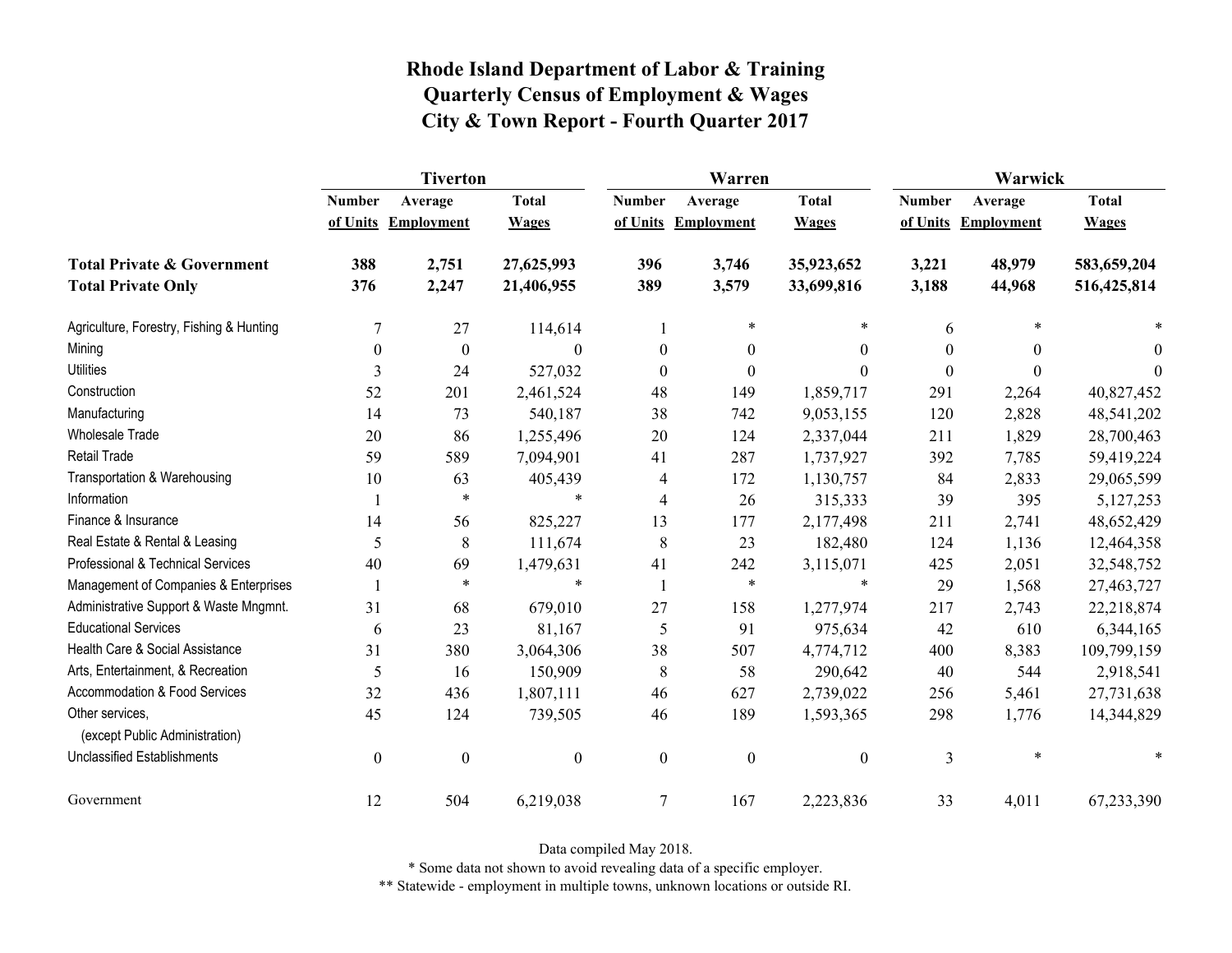|                                                   | Westerly         |                     |                  |                  | <b>West Greenwich</b> |                  |                  | <b>West Warwick</b> |              |  |
|---------------------------------------------------|------------------|---------------------|------------------|------------------|-----------------------|------------------|------------------|---------------------|--------------|--|
|                                                   | <b>Number</b>    | Average             | <b>Total</b>     | <b>Number</b>    | Average               | <b>Total</b>     | <b>Number</b>    | Average             | <b>Total</b> |  |
|                                                   |                  | of Units Employment | <b>Wages</b>     |                  | of Units Employment   | <b>Wages</b>     |                  | of Units Employment | <b>Wages</b> |  |
| <b>Total Private &amp; Government</b>             | 870              | 9,527               | 98,812,842       | 226              | 3,225                 | 55,079,137       | 592              | 7,863               | 103,371,545  |  |
| <b>Total Private Only</b>                         | 852              | 8,418               | 84, 142, 158     | 216              | 2,846                 | 49,417,206       | 577              | 6,788               | 87,851,009   |  |
|                                                   |                  | $\ast$              |                  |                  |                       |                  |                  |                     |              |  |
| Agriculture, Forestry, Fishing & Hunting          | $\overline{2}$   | $\ast$              | $\ast$           |                  | $\ast$                | $\ast$           | 3                | *                   |              |  |
| Mining                                            |                  | $\ast$              | $\ast$           |                  | $\ast$                | *                | $\boldsymbol{0}$ | 0                   | $\Omega$     |  |
| <b>Utilities</b>                                  |                  | $\ast$              | $\ast$           | $\theta$         | $\boldsymbol{0}$      | $\theta$         | $\boldsymbol{0}$ | $\Omega$            | $\Omega$     |  |
| Construction                                      | 87               | 322                 | 4,554,405        | 35               | 108                   | 1,871,783        | 66               | 364                 | 4,601,677    |  |
| Manufacturing                                     | 26               | 563                 | 7,532,526        | 9                | 855                   | 20,842,191       | 27               | 1,242               | 17,703,199   |  |
| <b>Wholesale Trade</b>                            | 34               | 74                  | 1,193,499        | 11               | 270                   | 4,564,805        | 26               | 318                 | 7,720,590    |  |
| <b>Retail Trade</b>                               | 140              | 2,095               | 15,940,872       | 16               | 108                   | 851,849          | 81               | 961                 | 10,389,154   |  |
| Transportation & Warehousing                      | 10               | 48                  | 663,260          | 11               | $\ast$                | $\ast$           | 14               | 410                 | 5,511,877    |  |
| Information                                       | 13               | 95                  | 1,380,482        | 3                | 13                    | 906,798          | 12               | 656                 | 13,451,111   |  |
| Finance & Insurance                               | 30               | 205                 | 3,948,621        | 8                | 23                    | 298,701          | 23               | 113                 | 2,312,906    |  |
| Real Estate & Rental & Leasing                    | 24               | 59                  | 690,006          | 6                | $\ast$                | $\ast$           | 19               | 63                  | 508,285      |  |
| Professional & Technical Services                 | 77               | 284                 | 3,941,718        | 34               | *                     | $\ast$           | 55               | 249                 | 4,662,501    |  |
| Management of Companies & Enterprises             | 5                | 276                 | 5,598,507        |                  | $\ast$                | $\ast$           | 3                | 147                 | 4,707,429    |  |
| Administrative Support & Waste Mngmnt.            | 56               | 209                 | 1,777,431        | 26               | 181                   | 1,745,851        | 43               | 248                 | 2,076,462    |  |
| <b>Educational Services</b>                       | 9                | 83                  | 608,728          |                  | $\ast$                | $\ast$           | 7                | 74                  | 355,112      |  |
| Health Care & Social Assistance                   | 108              | 1,766               | 20,644,082       | 18               | 111                   | 847,810          | 60               | 890                 | 7,811,959    |  |
| Arts, Entertainment, & Recreation                 | 34               | 470                 | 3,598,906        | $\mathfrak{Z}$   | 53                    | 205,396          | $\overline{7}$   | 19                  | 204,258      |  |
| Accommodation & Food Services                     | 113              | 1,517               | 8,988,676        | 20               | 284                   | 1,549,435        | 59               | 701                 | 3,326,916    |  |
| Other services,<br>(except Public Administration) | 82               | 301                 | 2,204,994        | 12               | 24                    | 171,114          | 71               | 325                 | 2,477,172    |  |
| <b>Unclassified Establishments</b>                | $\boldsymbol{0}$ | $\boldsymbol{0}$    | $\boldsymbol{0}$ | $\boldsymbol{0}$ | $\boldsymbol{0}$      | $\boldsymbol{0}$ |                  | $\ast$              |              |  |
| Government                                        | 18               | 1,109               | 14,670,684       | 10               | 379                   | 5,661,931        | 15               | 1,075               | 15,520,536   |  |

Data compiled May 2018.

\* Some data not shown to avoid revealing data of a specific employer.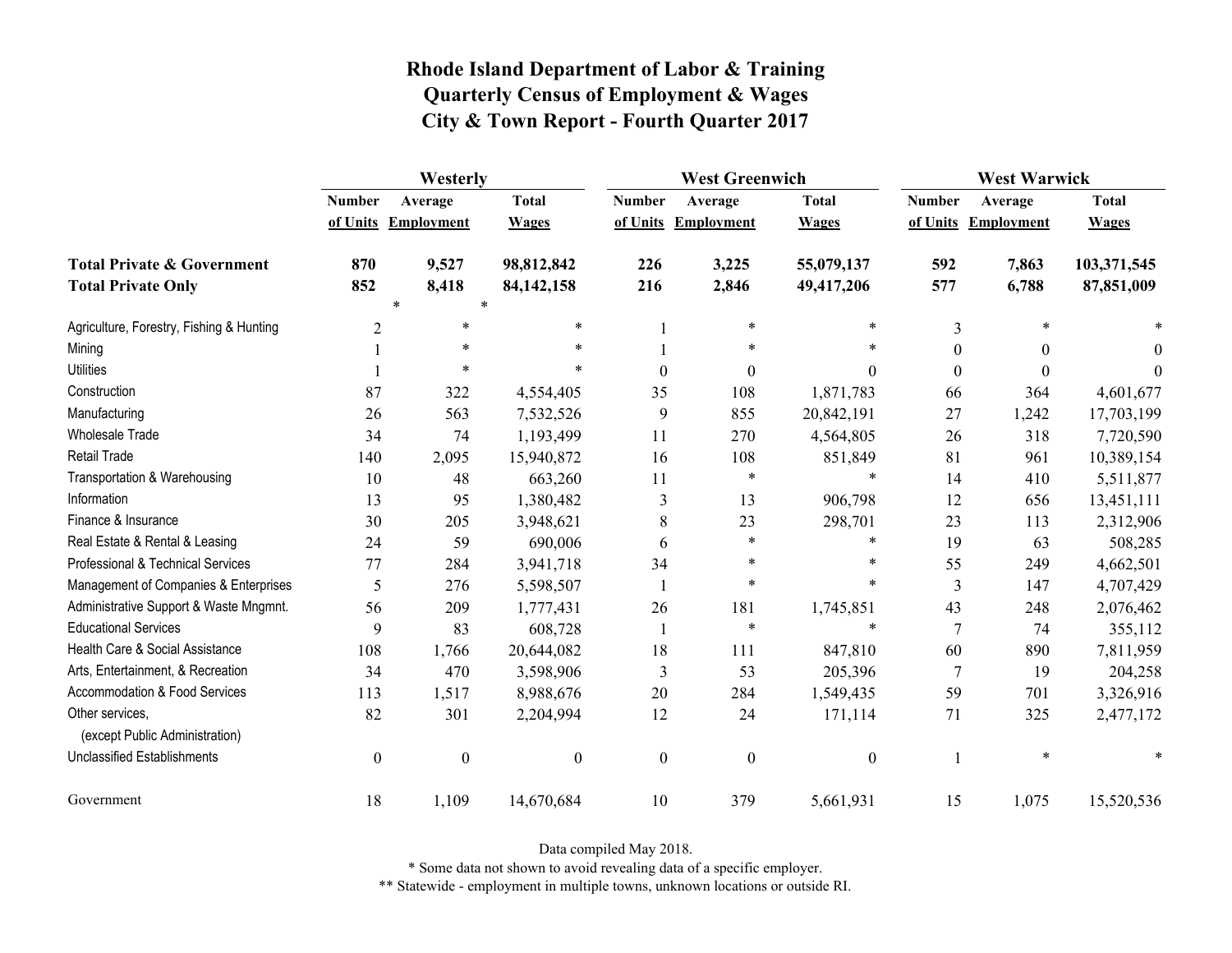|                                                   |                  | Woonsocket        |                  | Statewide **  |                     |                |  |
|---------------------------------------------------|------------------|-------------------|------------------|---------------|---------------------|----------------|--|
|                                                   | <b>Number</b>    | Average           | <b>Total</b>     | <b>Number</b> | Average             | <b>Total</b>   |  |
|                                                   | of Units         | <b>Employment</b> | <b>Wages</b>     |               | of Units Employment | <b>Wages</b>   |  |
| <b>Total Private &amp; Government</b>             | 927              | 13,945            | 190,684,172      | 4,086         | 10,158              | 201,741,517    |  |
| <b>Total Private Only</b>                         | 910              | 12,346            | 168,943,061      | 4,061         | 10,039              | 198,522,842    |  |
| Agriculture, Forestry, Fishing & Hunting          | $\boldsymbol{0}$ | $\boldsymbol{0}$  | 0                | 1             | $\ast$              | *              |  |
| Mining                                            | $\boldsymbol{0}$ | $\boldsymbol{0}$  | $\boldsymbol{0}$ | $\theta$      | $\overline{0}$      | $\overline{0}$ |  |
| <b>Utilities</b>                                  | $\overline{2}$   | $\ast$            | $\ast$           | 4             | $\ast$              | $\ast$         |  |
| Construction                                      | 70               | 354               | 4,120,694        | 248           | 681                 | 9,285,727      |  |
| Manufacturing                                     | 51               | 951               | 11,608,944       | 59            | 88                  | 1,957,344      |  |
| <b>Wholesale Trade</b>                            | 40               | 346               | 6,687,017        | 1,331         | 2,332               | 61,495,345     |  |
| <b>Retail Trade</b>                               | 116              | 1,395             | 14,937,604       | 108           | 194                 | 2,647,541      |  |
| Transportation & Warehousing                      | 20               | 561               | 5,386,186        | 54            | 146                 | 2,255,636      |  |
| Information                                       | 8                | $\ast$            | $\ast$           | 182           | 414                 | 9,744,518      |  |
| Finance & Insurance                               | 24               | 156               | 2,317,882        | 179           | 595                 | 12,855,525     |  |
| Real Estate & Rental & Leasing                    | 33               | 121               | 1,315,883        | 35            | 95                  | 1,616,845      |  |
| Professional & Technical Services                 | 160              | 446               | 8,712,801        | 834           | 1,920               | 46,163,408     |  |
| Management of Companies & Enterprises             | 17               | 2,386             | 62,517,393       | 57            | 194                 | 3,413,358      |  |
| Administrative Support & Waste Mngmnt.            | 55               | 399               | 4,868,764        | 515           | 2,529               | 28,722,325     |  |
| <b>Educational Services</b>                       | 11               | 338               | 2,823,778        | 85            | 176                 | 1,636,935      |  |
| Health Care & Social Assistance                   | 126              | 3,521             | 36,491,284       | 107           | 282                 | 9,105,843      |  |
| Arts, Entertainment, & Recreation                 | $\overline{7}$   | 111               | 611,249          | 25            | 27                  | 562,584        |  |
| Accommodation & Food Services                     | 86               | 922               | 4,099,899        | 36            | 151                 | 2,389,352      |  |
| Other services,<br>(except Public Administration) | 84               | 289               | 1,970,505        | 117           | 158                 | 2,810,744      |  |
| <b>Unclassified Establishments</b>                | $\boldsymbol{0}$ | $\boldsymbol{0}$  | $\boldsymbol{0}$ | 84            | 45                  | 1,715,501      |  |
| Government                                        | 17               | 1,599             | 21,741,111       | 25            | 119                 | 3,218,675      |  |

Data compiled May 2018.

\* Some data not shown to avoid revealing data of a specific employer.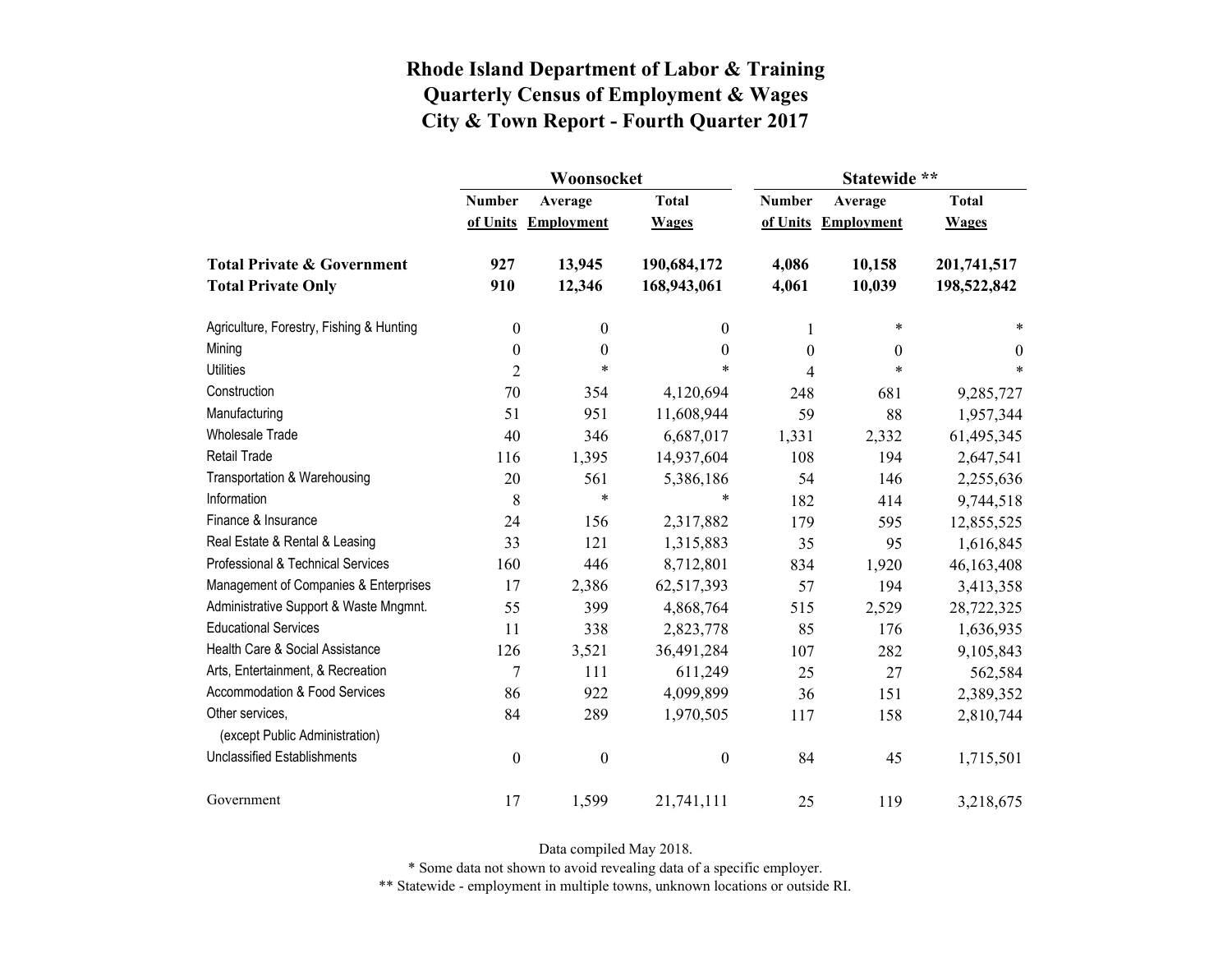|                                                   | <b>Bristol County</b> |                   |                  |               | <b>Kent County</b>  |              | <b>Newport County</b> |                   |              |
|---------------------------------------------------|-----------------------|-------------------|------------------|---------------|---------------------|--------------|-----------------------|-------------------|--------------|
|                                                   | <b>Number</b>         | Average           | <b>Total</b>     | <b>Number</b> | Average             | <b>Total</b> | <b>Number</b>         | Average           | <b>Total</b> |
|                                                   | of Units              | <b>Employment</b> | <b>Wages</b>     |               | of Units Employment | <b>Wages</b> | of Units              | <b>Employment</b> | <b>Wages</b> |
| <b>Total Private &amp; Government</b>             | 1,546                 | 13,823            | 150,554,073      | 5,583         | 76,301              | 920,736,130  | 3,372                 | 40,380            | 529,994,227  |
| <b>Total Private Only</b>                         | 1,511                 | 11,826            | 120,939,528      | 5,492         | 68,874              | 808,393,014  | 3,274                 | 32,165            | 366,356,062  |
| Agriculture, Forestry, Fishing & Hunting          |                       | $\ast$            | $\ast$           | 14            | 50                  | 383,082      | 42                    | 249               | 1,627,478    |
| Mining                                            | $\theta$              | $\theta$          | $\boldsymbol{0}$ |               | $\ast$              | $\ast$       |                       | $\ast$            |              |
| <b>Utilities</b>                                  |                       | $\ast$            | $\ast$           |               | $\ast$              | $\ast$       | 5                     | 45                | 1,228,357    |
| Construction                                      | 193                   | 656               | 9,069,889        | 558           | 3,354               | 54,729,433   | 324                   | 1,515             | 21,006,728   |
| Manufacturing                                     | 101                   | 1,555             | 19,773,985       | 209           | 5,758               | 102,280,057  | 78                    | 2,151             | 41,605,450   |
| Wholesale Trade                                   | 92                    | 342               | 7,372,282        | 333           | 3,147               | 57,414,879   | 141                   | 543               | 13,478,599   |
| <b>Retail Trade</b>                               | 140                   | 1,117             | 7,735,272        | 584           | 10,042              | 84,672,168   | 429                   | 4,318             | 36,169,485   |
| Transportation & Warehousing                      | 9                     | 177               | 1,231,187        | 203           | 5,230               | 50,208,303   | 74                    | 541               | 5,329,277    |
| Information                                       | 31                    | 96                | 1,733,772        | 81            | 1,271               | 22,169,626   | 59                    | 352               | 5,735,118    |
| Finance & Insurance                               | 62                    | 455               | 6,091,918        | 309           | 3,243               | 58,241,356   | 121                   | 1,118             | 23,611,472   |
| Real Estate & Rental & Leasing                    | 39                    | 127               | 2,030,294        | 204           | 1,412               | 15,890,003   | 115                   | 635               | 7,799,056    |
| Professional & Technical Services                 | 181                   | 484               | 8,568,288        | 695           | 3,643               | 63,988,048   | 449                   | 3,381             | 63, 313, 779 |
| Management of Companies & Enterprises             | 10                    | 79                | 956,698          | 95            | 2,267               | 43,500,678   | 26                    | 464               | 6,389,615    |
| Administrative Support & Waste Mngmnt.            | 97                    | 483               | 4,334,158        | 338           | 3,473               | 29,301,156   | 266                   | 1,106             | 10,643,427   |
| <b>Educational Services</b>                       | 36                    | 1,702             | 19,564,494       | 126           | 1,848               | 18,484,725   | 60                    | 1,298             | 15,788,099   |
| Health Care & Social Assistance                   | 162                   | 1,805             | 16,589,715       | 620           | 11,218              | 137,628,794  | 251                   | 4,274             | 43,679,716   |
| Arts, Entertainment, & Recreation                 | 38                    | 400               | 3,365,447        | 131           | 1,981               | 15,627,587   | 92                    | 1,344             | 11,889,899   |
| Accommodation & Food Services                     | 127                   | 1,612             | 7,580,287        | 415           | 7,847               | 39,223,838   | 373                   | 6,928             | 40,301,664   |
| Other services,<br>(except Public Administration) | 191                   | 732               | 4,858,380        | 519           | 3,327               | 23, 151, 161 | 363                   | 1,897             | 16,615,569   |
| <b>Unclassified Establishments</b>                | $\boldsymbol{0}$      | $\boldsymbol{0}$  | $\boldsymbol{0}$ | 4             |                     | 62,309       | 5                     | $\ast$            | $\ast$       |
| Government                                        | 35                    | 1,997             | 29,614,545       | 91            | 7,629               | 112,343,116  | 98                    | 8,215             | 163,638,165  |

Data compiled May 2018.

\* Some data not shown to avoid revealing data of a specific employer.